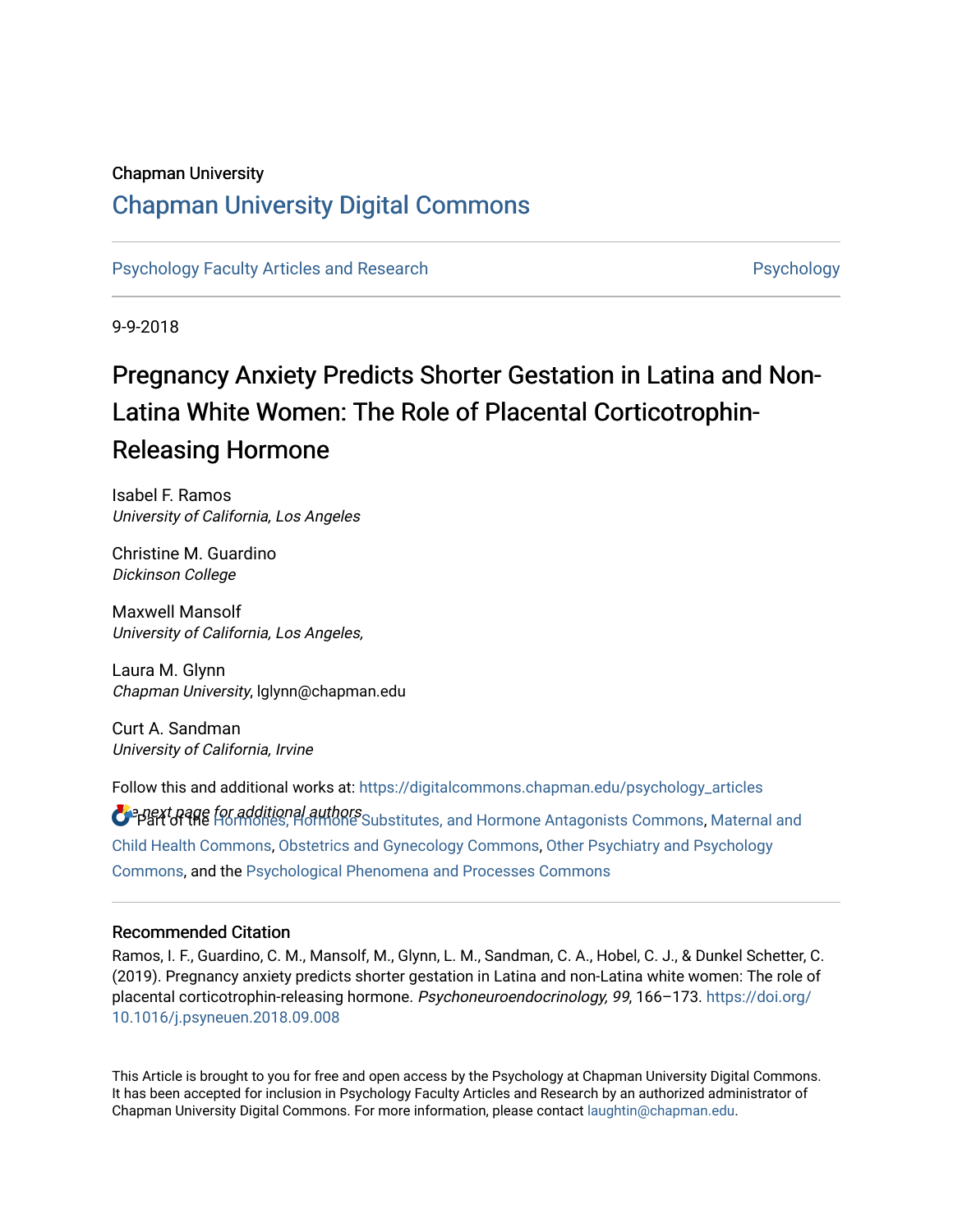# Pregnancy Anxiety Predicts Shorter Gestation in Latina and Non-Latina White Women: The Role of Placental Corticotrophin-Releasing Hormone

# **Comments**

NOTICE: this is the author's version of a work that was accepted for publication in Psychoneuroendocrinology. Changes resulting from the publishing process, such as peer review, editing, corrections, structural formatting, and other quality control mechanisms may not be reflected in this document. Changes may have been made to this work since it was submitted for publication. A definitive version was subsequently published in Psychoneuroendocrinology, volume 99, in 2019. [https://doi.org/](https://doi.org/10.1016/j.psyneuen.2018.09.008) [10.1016/j.psyneuen.2018.09.008](https://doi.org/10.1016/j.psyneuen.2018.09.008) 

The Creative Commons license below applies only to this version of the article.

# Creative Commons License

# $\bigcirc$   $\bigcirc$   $\bigcirc$

This work is licensed under a [Creative Commons Attribution-Noncommercial-No Derivative Works 4.0](https://creativecommons.org/licenses/by-nc-nd/4.0/) [License](https://creativecommons.org/licenses/by-nc-nd/4.0/).

Copyright Elsevier

# Authors

Isabel F. Ramos, Christine M. Guardino, Maxwell Mansolf, Laura M. Glynn, Curt A. Sandman, Calvin J. Hobel, and Christine Dunkel Schetter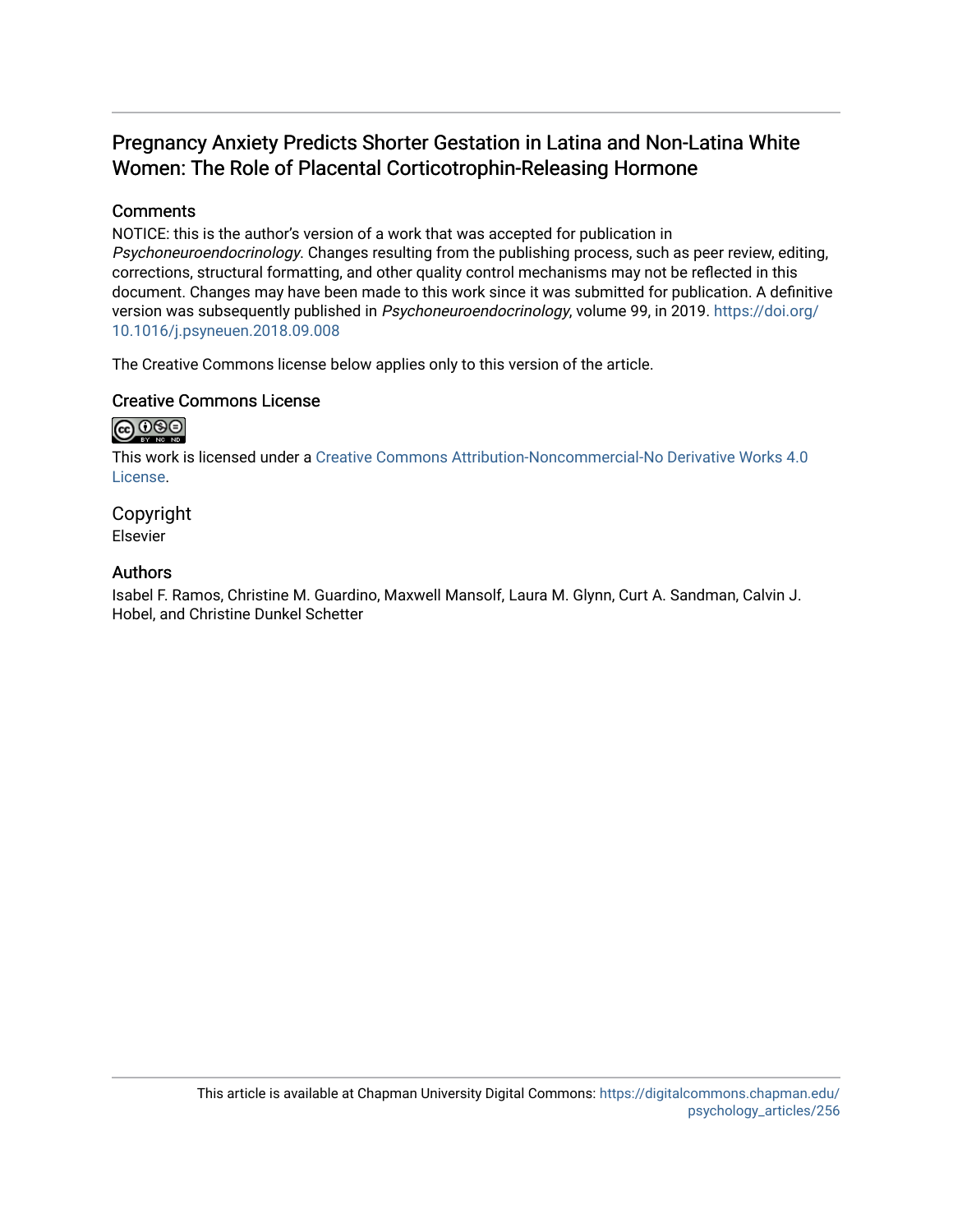

# **HHS Public Access**

Psychoneuroendocrinology. Author manuscript; available in PMC 2020 January 01.

Published in final edited form as: Psychoneuroendocrinology. 2019 January ; 99: 166–173. doi:10.1016/j.psyneuen.2018.09.008.

# **Pregnancy Anxiety Predicts Shorter Gestation in Latina and Non-Latina White Women: The Role of Placental Corticotrophin-Releasing Hormone**

**Isabel F. Ramos**1, **Christine M. Guardino**2, **Maxwell Mansolf**1, **Laura M. Glynn**3,4, **Curt A. Sandman**4, **Calvin J. Hobel**1,5, and **Christine Dunkel Schetter**<sup>1</sup>

<sup>1</sup>University of California, Los Angeles,

Author manuscript

<sup>2</sup>Dickinson College

<sup>3</sup>Chapman University

<sup>4</sup>University of California, Irvine

<sup>5</sup>Cedars-Sinai Medical Center

# **Abstract**

**Objective:** Previous research has shown that a woman's anxiety about her pregnancy predicts gestational length. Placental corticotrophin-releasing hormone (CRH) is a stress-responsive peptide proposed as a mechanism. We examined placental CRH as a physiological mediator of the association between pregnancy anxiety and gestational length in Latina and non-Latina White women to replicate evidence of associations between pregnancy anxiety, placental CRH and gestational length; test whether placental CRH levels or changes mediate effects of pregnancy anxiety on gestational length; examine ethnic differences in pregnancy anxiety, placental CRH, and gestational length; and explore whether the effects of pregnancy anxiety on gestational length as mediated by placental CRH vary by ethnicity.

**Methods:** In a prospective study of 337 pregnant Latina and non-Latina White women, participants completed in-person interviews that included a 10-item measure of pregnancy anxiety and provided blood samples assayed using radioimmunoassay at three timepoints (19, 25, and 31 weeks gestation).

**Results:** Pregnancy anxiety at 19 and 31 weeks and levels of placental CRH at 31 weeks predicted gestational length. Tests of indirect effects were consistent with mediation such that both pregnancy anxiety at 19 weeks and increases from 19 to 31 weeks predicted placental CRH at 31

**Declarations of interest:** none.

Corresponding Author: Isabel Ramos, Department of Psychology, isabelramos@ucla.edu or, Christine Dunkel Schetter, Department of Psychology, dunkel@psych.ucla.edu, both at 1285, Franz Hall, Box 951563, University of California, Los Angeles, Los Angeles, CA 90095-1563;, 310-206-8116.

**Publisher's Disclaimer:** This is a PDF file of an unedited manuscript that has been accepted for publication. As a service to our customers we are providing this early version of the manuscript. The manuscript will undergo copyediting, typesetting, and review of the resulting proof before it is published in its final citable form. Please note that during the production process errors may be discovered which could affect the content, and all legal disclaimers that apply to the journal pertain.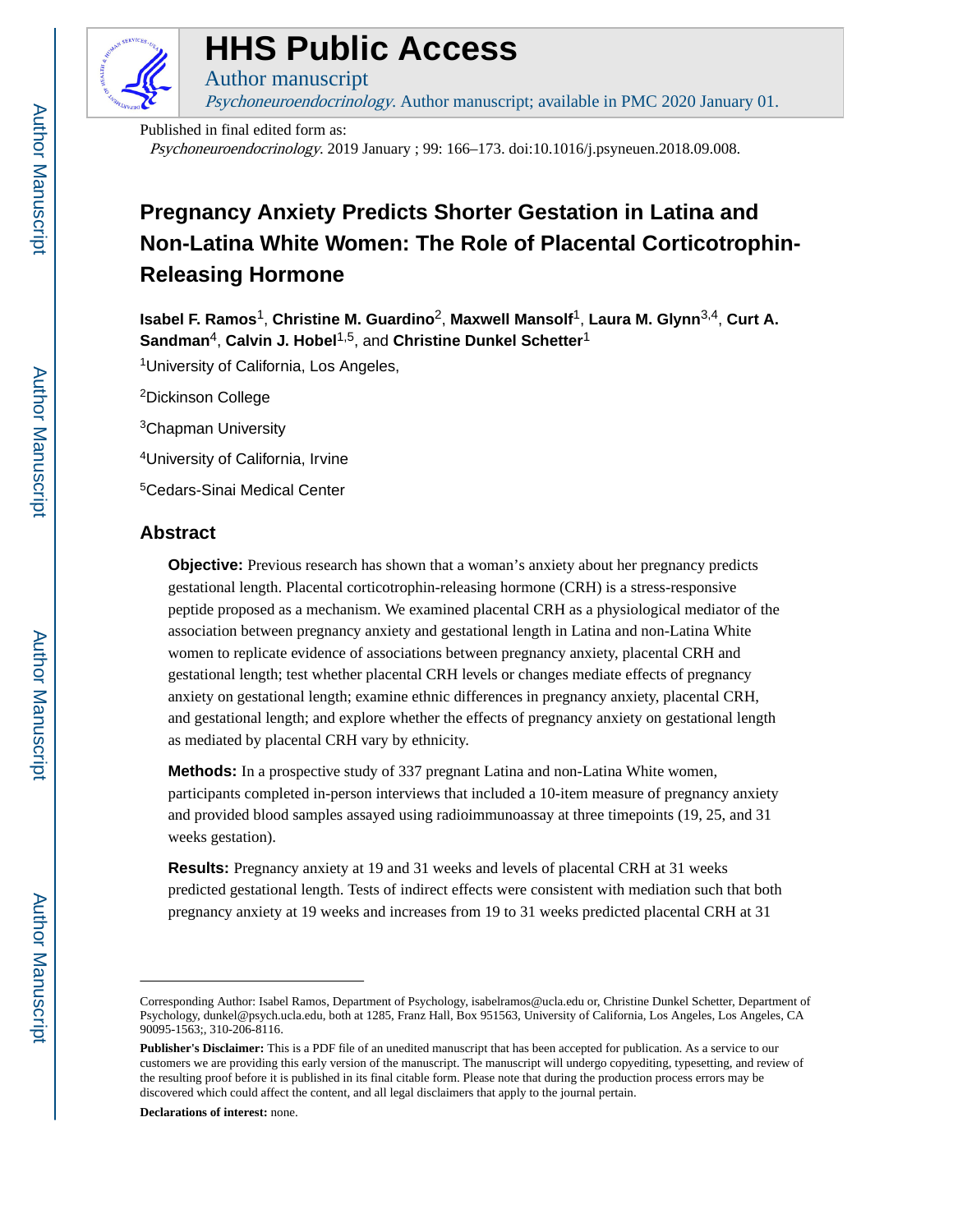weeks, which in turn predicted gestational length. Tests of moderated mediation by ethnicity showed that the mediated effect of placental CRH at 31 weeks was significant for Latinas only.

**Conclusions:** These findings add to growing evidence of the involvement of pregnancy anxiety in the timing of birth and suggest possible ethnic differences.

#### **Keywords**

preterm birth; HPA-axis; length of gestation

### **1. Introduction**

Pregnancy anxiety, an emotional state rooted in concerns specific to the current pregnancy, has been implicated in the etiology of preterm birth and shortened length of gestation (Dole, Savitz, Hertz-Picciotto, Siega-Riz, McMahon, & Buekens, 2003; Kramer, et al., 2009; Lobel et al., 2008; Rini, Dunkel Schetter, Wadhwa, & Sandman, 1999; Rini, Dunkel Schetter, Wadhwa, & Sandman, 1999). Pregnancy anxiety refers to worries and fears experienced by pregnant women about their current pregnancy, including concern about the health of the baby, childbirth, health-care experiences, labor and delivery, and the maternal role (Dunkel Schetter, 2010; Guardino & Dunkel Schetter, 2014). Several large prospective studies have shown that this contextually-rooted form of anxiety reliably predicts shorter length of gestation. For example, one prospective study of 2,000 Black and White pregnant women revealed that pregnancy anxiety predicted spontaneous preterm birth (Dole et al., 2003). Another large study assessed many types of acute and chronic stressors in 5,000 pregnant women including relationship strain and job-related stress, and found that only pregnancy anxiety predicted preterm birth in controlled analyses (Kramer et al., 2009).

Although the physiological pathways underlying the associations between pregnancy anxiety and birth outcomes have not been fully determined, the interrelated activities of the hypothalamic-pituitary-adrenal (HPA) axis and especially of placental corticotropinreleasing hormone (CRH) are potential mechanisms explaining this association (Hobel, Dunkel Schetter, Roesch, Castro, &Arora, 1999). In the non-pregnant state, CRH is secreted by the hypothalamus and is not detectable in peripheral blood at concentrations of 10-20 pg/ml (McLean, Bisits, Davies, Woods, Lowry, & Smith, 1995; Smith et al., 2009). During pregnancy, however, the placenta synthesizes and secretes CRH (referred to as placental CRH) into maternal and fetal circulation as early as the seventh week of gestation (McLean et al., 1995). As pregnancy progresses, levels of placental CRH increase exponentially, reaching high levels in maternal and fetal compartments during late pregnancy, and peak concentrations of 1000-10,000 pg/ml at term and in labor (Hillhouse & Grammatopoulos, 2002; Lindsay & Nieman, 2005; McLean et al., 1995). Several studies have shown that circulating CRH acts on CRH receptors in the myometrium to influence contractility (Cong, Zhang, Gao, & Ni, 2009; Jin et al, 2007; & Zhang, et al., 2008; Sandman & Glynn, 2009). Thus, the sharp rise of placental CRH in late pregnancy may initiate a cascade of events ultimately resulting in myometrial activation.

Only one published study has examined whether placental CRH mediates the link between pregnancy anxiety and length of gestation (Mancuso, Dunkel Schetter, Rini, Roesch, &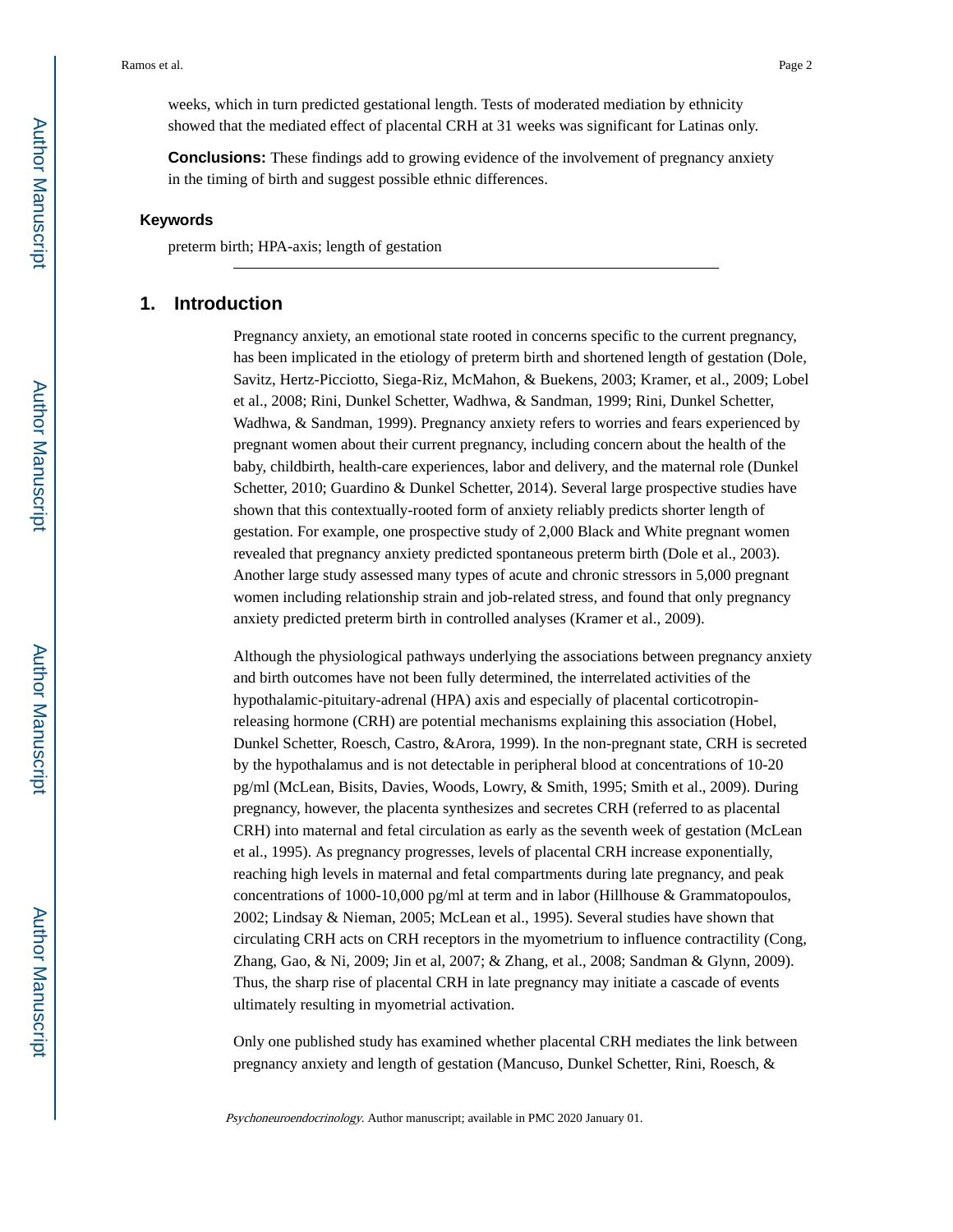Hobel, 2004). The results of this study showed indirect effects of pregnancy anxiety reported at 28 to 30 weeks on length of gestation via levels of placental CRH measured at 28 to 30 weeks Similar effects were not observed for measures of perceived stress or state anxiety, suggesting that pregnancy anxiety may be a particularly important construct for understanding stress processes underlying preterm birth. These results are consistent with the premise that pregnancy anxiety accelerates placental CRH trajectories during late pregnancy, thereby increasing risk for preterm birth through the triggering of labor and delivery pathways. However, the study did not collect measures of pregnancy anxiety before the time of placental CRH collection, nor did it examine changes in pregnancy anxiety or placental CRH over pregnancy.

Although some of the study samples in prior research on pregnancy anxiety are ethnically diverse, analyses typically adjust for ethnicity rather than examine it as a variable of interest. However, differences in attitudes about child-bearing and motherhood between Latina and nonLatina White women may contribute to differing levels of pregnancy anxiety (Campos, Dunkel Schetter, Walsh, & Shenker, 2007; Engle, Scrimshaw, Zambrana, & Dunkel Schetter, 1990; Fleuriet & Sunil, 2014; Scrimshaw, Zambrana, & Dunkel Schetter, 1997). The authors of one qualitative study on the pregnancy behaviors of Puerto Rican women living in New York and pregnant Mexican immigrant women living in Los Angeles, speculated that Latinas expressed concerns about dying and leaving their babies motherless, and about their infant dying during childbirth (Scrimshaw et al., 1997). However, this study did not investigate these concerns in non-Latina women. In another study, Mexican-immigrant women living in South Texas reported higher levels of pregnancy anxiety compared to Mexican-American women (Fleuriet & Sunil, 2014). The limited available evidence demonstrating that Latinas may experience higher levels of pregnancy anxiety is noteworthy because of the implications for risk of preterm birth<sup>1</sup>.

However, additional research is needed to better understand how biopsychocultural factors operate in the etiology of preterm birth for the growing subgroup of Latinas in the United States population. In sum, pregnancy anxiety has been shown to predict the length of gestation and has been shown to be higher among Latinas in a few studies. Furthermore, the physiological mechanisms linking pregnancy anxiety and birth outcomes are under active investigation. The present study examined whether pregnancy anxiety differed between Latina and non-Latina White women, tested indirect pathways (mediation) by placental CRH, and considered whether indirect or mediational processes differed between these two ethnic groups.

We examined these issues in a sample of pregnant women who identified as Latina or non-Latina White. The first aim was to examine whether pregnancy anxiety, placental CRH, or changes in placental CRH predict the length of gestation. Based on prior research, we hypothesized that higher pregnancy anxiety and higher levels of placental CRH late in pregnancy would predict shorter length of gestation. We further hypothesized that placental

<sup>&</sup>lt;sup>1</sup>In a prior study of a subset of the present cohort examining familism, social support, perceived stress, pregnancy anxiety, and infant birthweight, there was an incidental finding on ethnic differences in pregnancy anxiety, which were not the focus of that study (Campos et al., 2008). The present study uses a larger cohort and different predictors and outcomes. Only the analysis of ethnic differences in pregnancy anxiety is common between them.performed in R using multiply imputed data<sup>2</sup>

Psychoneuroendocrinology. Author manuscript; available in PMC 2020 January 01.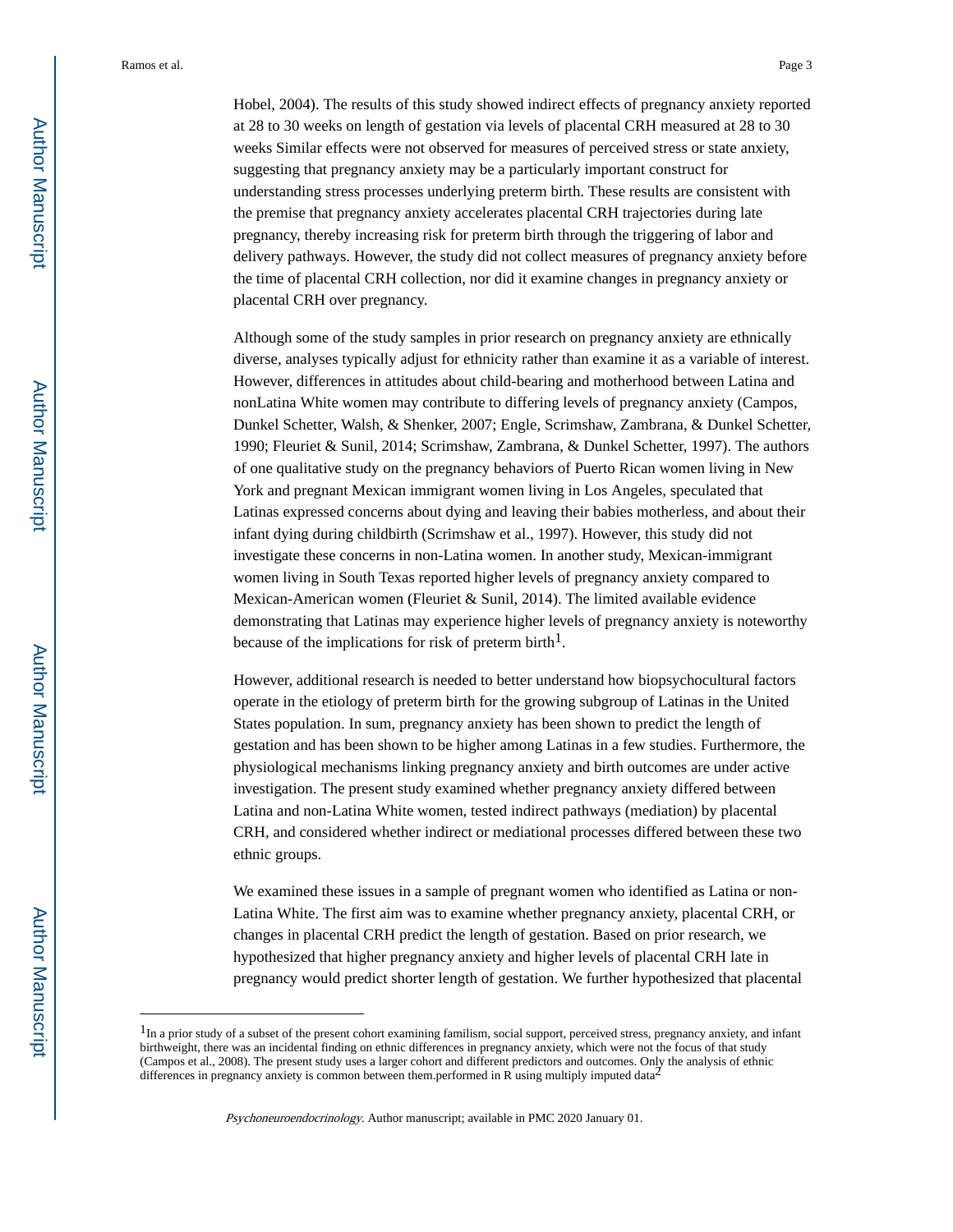CRH in pregnancy (19 and 25 weeks) and rate of change in placental CRH from mid to late pregnancy would predict the length of gestation. Second, we tested for ethnic differences between Latina and non-Latina White women in these variables (pregnancy anxiety, placental CRH at 19, 25, and 31 weeks, and changes in placental CRH from 19 to 31 weeks and 25 to 31 weeks). We expected that Latinas would show higher levels of pregnancy anxiety. No hypotheses were made for ethnic differences in length of gestation or ethnic differences in placental CRH in light of past conflicting evidence (Glynn, Dunkel Schetter, Chicz-DeMet, Hobel, & Sandman, 2007; Ruiz, Fullerton, Brown, & Dudley, 2002; Siler-Khodr et al., 2003). Finally, we examined whether there were indirect pathways between pregnancy anxiety and length of gestation via levels of and changes in placental CRH, and whether ethnicity moderated any indirect effects.

# **2. Materials and methods**

#### **2.1. Protocol**

This study utilized data from a prospective longitudinal study on psychosocial and behavioral factors in pregnancy. We recruited participants at two large medical centers, and obtained blood samples and interviewed women at three timepoints in pregnancy separated by six week intervals: T1 (M = 19 weeks, SD = .85); T2 (M = 25 weeks, SD = .85); and T3  $(M = 31$  weeks,  $SD = .80$ ). Birth outcome data were abstracted from medical charts. Each institution's Institutional Review Board approved all protocols and procedures.

#### **2.2 Subjects**

Eligibility criteria were that a woman had to be 18 years of age or older, English speaking, and carrying a singleton intrauterine pregnancy. Exclusion criteria were no current tobacco, alcohol, or drug use, and no medical conditions involving dysregulated neuroendocrine, cardiovascular, hepatic, or renal functioning. The latter were to collect biomarkers that would be unaffected by these medical conditions.

A total of 63% of the 1,189 women who were screened for the larger study met the eligibility criteria, and 67% of these women consented to participate in the study ( $N = 498$ ). The primary reasons for declining to participate were having work or school conflict, scheduling difficulties, childcare issues, and lack of interest. For the present study, we consider only the subset of 337 participants who self-identified as Latina ( $n = 107$ ) or non-Latina White  $(n = 230)$ .

Among the 107 Latina women, 34 were foreign-born  $(32\%)$ , mainly born in Mexico  $(n = 23)$ but also Guatemala (n = 3), El Salvador (n = 3), Cuba (n = 1), the Dominican Republic (n = 1), Panama ( $n = 1$ ), and other unspecified Latin American countries ( $n = 2$ ). Foreign-born Latina women had been living in the United States for an average of 18 years ( $SD = 8.58$ , Range  $= 1$  to 35).

#### **2.3 Measures**

**2.3.1 Pregnancy Anxiety—**Pregnancy anxiety was measured with the 10-item Pregnancy-Related Anxiety Scale (Rini, Dunkel-Schetter, Wadhaw, & Sandman, 1999). This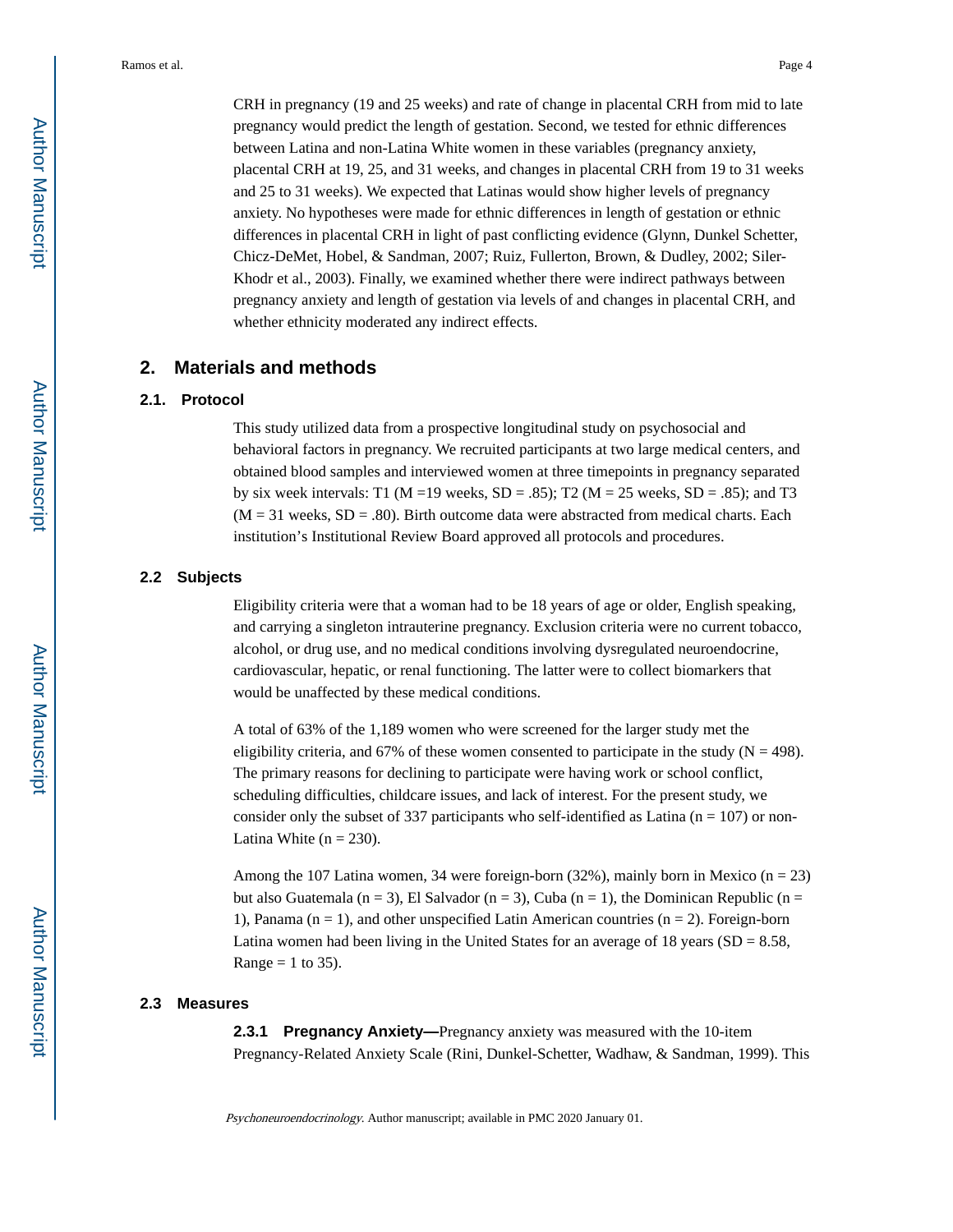scale has been used in previous studies of pregnant English and Spanish speaking women (e.g., Rini et al., 1999) with good to excellent reliability and validity in both languages. Participants rated the extent to which they worried or felt concerned about their own health, their baby's health, labor and delivery, and parenting. Sample items are: "I am concerned or worried about how the baby is growing and developing inside me," "I am confident of having a normal childbirth," (reverse scored) "I am worried that the baby might not be normal," "I am concerned or worried about losing the baby", and "I am concerned about taking care of a new baby". Pregnancy anxiety was measured at each timepoint to document changes in levels of pregnancy anxiety throughout pregnancy. Participants responded on a 4 point scale from 1 (*not at all or never*) to 4 (*very much or almost all the time*). The Cronbach alpha coefficients were: T1  $\alpha = 0.81$ , T2  $\alpha = 0.82$ , T3  $\alpha = 0.84$ .

#### **2.4. Hormone assays**

Levels of placental CRH were measured in samples of maternal blood (25 mL) drawn through antecubital venipuncture (within 20 seconds of venipuncture) and assayed through radioimmunoassay (RIA; Bachem Penisula Laboratories, San Carlos, CA) techniques described in full by Glynn & Sandman (2014). Briefly, withdrawn blood was deposited into siliconized and chilled EDTA (purple top) vacutainers and then centrifuged for 15 minutes at 2000g. The plasma was then decanted into polypropylene tubes containing 500-kallikrein inhibitor units/ml of aprotinin (Sigma Chemical) and stored at −70°C until assayed. CRH concentrations (pg/ml) were determined by radioimmunoassay (RIA; Bachem Penisula Laboratories, San Carlos, CA). CRH was extracted from (1-2mL) plasma samples with three volumes of ice-cold methanol, mixed, allowed to stand (10 minutes, 48°C), and then centrifuged (20 minutes, 1700g, 4°). Pellets were washed with 0.5 mL of methanol, and the combined supernatants were dried in a concentrator (SpeedVac; Savant Instruments, Holbrook, NY). Samples were incubated (100mL/assay tube) for 48 hours with anti-CRH serum (100mL/assay tube) for 48 hours at 4°C followed by a 24hour incubation with iodine-125 -labeled CRH at 4°C. Both labeled and unlabeled CRH were collected by immunoprecipitation, and the aspirated pellets were counted with a gamma counter (Isoflex Gamma Counter; ICN Biomedical, Costa Mesa, CA). Intra-assay and inter-assay coefficients of variance were 5% and 15%, respectively. The placental CRH values were log transformed to reduce the typical skewness of the distribution.

#### **2.5 Birth outcome variables**

Birth outcomes and maternal medical risk factors were obtained from medical records abstracted by skilled research staff. Gestation in weeks was estimated during early prenatal visits by the conventional obstetrics method of reported last menstrual period (LMP) and confirmed by pelvic ultrasound.

#### **2.6 Demographic and medical covariates**

Variables were selected for inclusion as covariates based on previous studies showing associations with length of gestation (Behrman & Butler, 2007). They were years of completed education, total household income adjusted by household size, age at study entry, parity and medical risk factors. Each was obtained from interviews or medical charts. Twenty-one medical risk conditions were coded based on a woman's medical history (e.g.,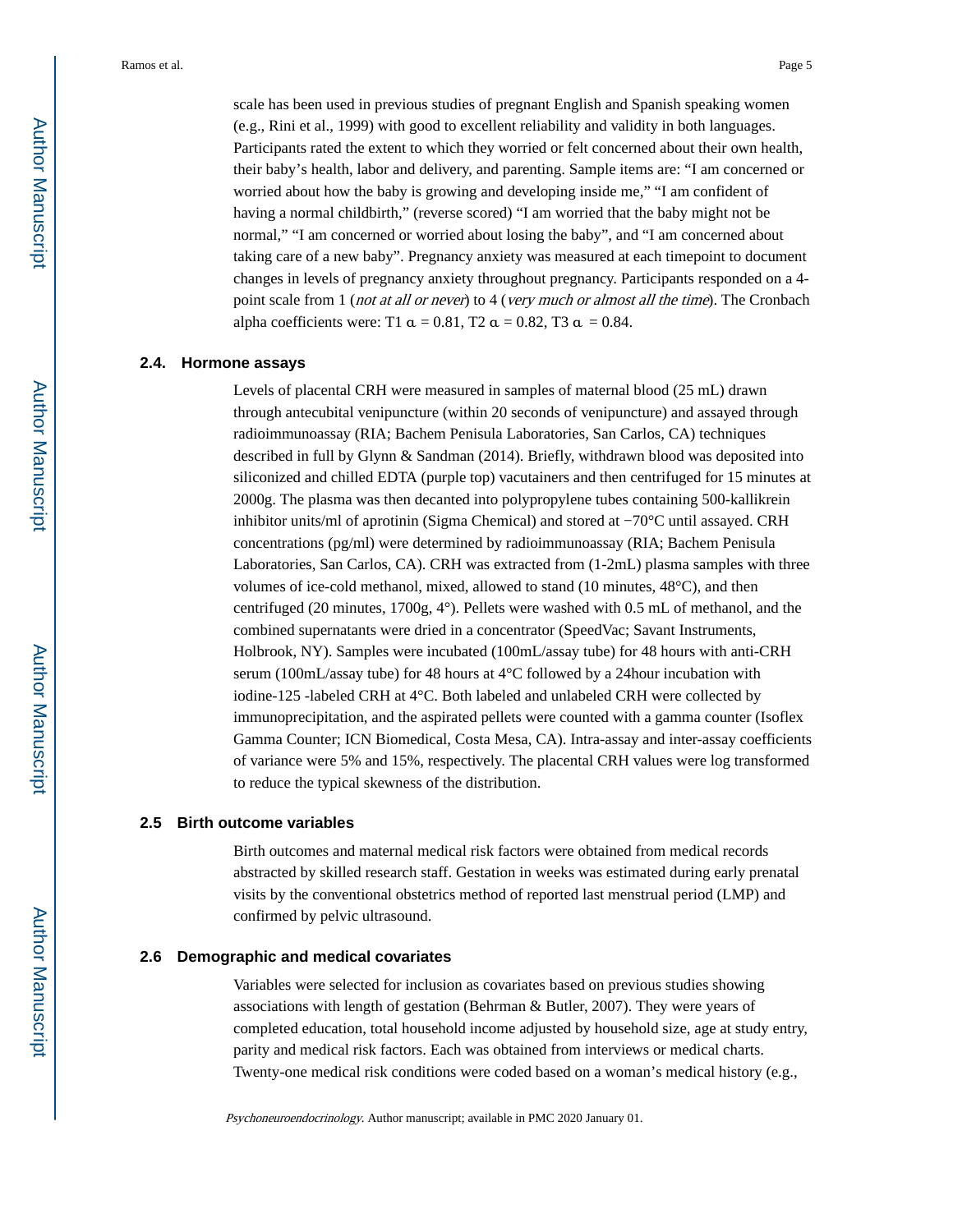diabetes), obgyn history (e.g., previous abortion), and current pregnancy complications (e.g., bacterial vaginosis). A medical risk score was calculated as the total number of conditions present, based on prior research (see Hobel, Youkeles, & Forsythe, 1979; the full list is available from authors).

#### **2.7 Statistical analyses**

All analyses statistically controlled for covariates (medical risk factors, level of education completed, adjusted household income, age at study entry, and parity), and gestational week at the time of data collection for the placental CRH and pregnancy anxiety variables. Additionally, multiple imputation (Rubin, 2004; Enders, 2010) was used to account for missing data in the sample to increase power and reduce bias. The primary reason for missing data was a standard procedure involving placental CRH data removed at the time of assay for cases in which the values were greater than 25% deviation from the standard curve. Given the causes of missing data, we assumed that missing data were missing at random (MAR; Little and Rubin, 2002).

One-way repeated measures analyses of covariance (ANCOVA) were conducted to determine if levels of pregnancy anxiety, placental CRH, and change in placental CRH differed between Latina and non-Latina White participants. Next, using eight separate multiple regression analyses, gestational length was regressed on: (a) pregnancy anxiety at each of three times in pregnancy; (b) placental CRH at each of three timepoints; and (c) changes in placental CRH from 19 to 31 weeks gestation and from 25 to 31 weeks gestation of gestational length. All ANCOVAs and regression analyses were performed in R using multiply imputed data<sup>2</sup>. In these analyses, first, we estimated models with the independent variable (pregnancy anxiety, placental CRH, change in placental CRH), covariates, ethnicity, and the interaction between ethnicity and the corresponding independent variable. If the interaction term was significant, we retained the term in the final models. If the interaction term was not significant, we removed it from the model. For the models without the interaction term, ethnicity was included as a covariate.

Primary Analyses. We then tested the hypothesis that placental CRH, and change in placental CRH, mediate the association between pregnancy anxiety and length of gestation. First, we tested whether ethnicity significantly moderated the hypothesized indirect effects of pregnancy anxiety on the length of gestation via placental CRH, or changes in placental CRH. If significant moderation was found, we then used the moderated mediation model to test the simple mediated effects for Latina and non-Latina White women. Otherwise, we dropped the moderation component from the model and estimated the mediated effect in the full sample with ethnicity included as a covariate. This process was repeated for four separate mediators: placental CRH at 25 weeks, placental CRH at 31 weeks, change in placental CRH from 19 to 31 weeks, and change in placental CRH from 25 to 31 weeks.

<sup>2</sup>The R package mice (R Core Team, 2016; Buuren & Groothuis-Oudshoorn, 2011) was used to generate 100 imputations using regression imputation for continuous variables and logistic/multinomial imputation for categorical variables. To account for slight differences in gestational week at the time of placental CRH measurement, gestational week at the time of placental CRH measurement was included as an auxiliary variable for imputation (Enders, 2010). Unless otherwise noted, all parameter estimates, standard errors, and significance tests were calculated by pooling the model results across imputations in R using Rubin's pooling rules (Rubin, 2004), and all F tests used the D1 multiple imputation significance test (Enders, 2010).

Psychoneuroendocrinology. Author manuscript; available in PMC 2020 January 01.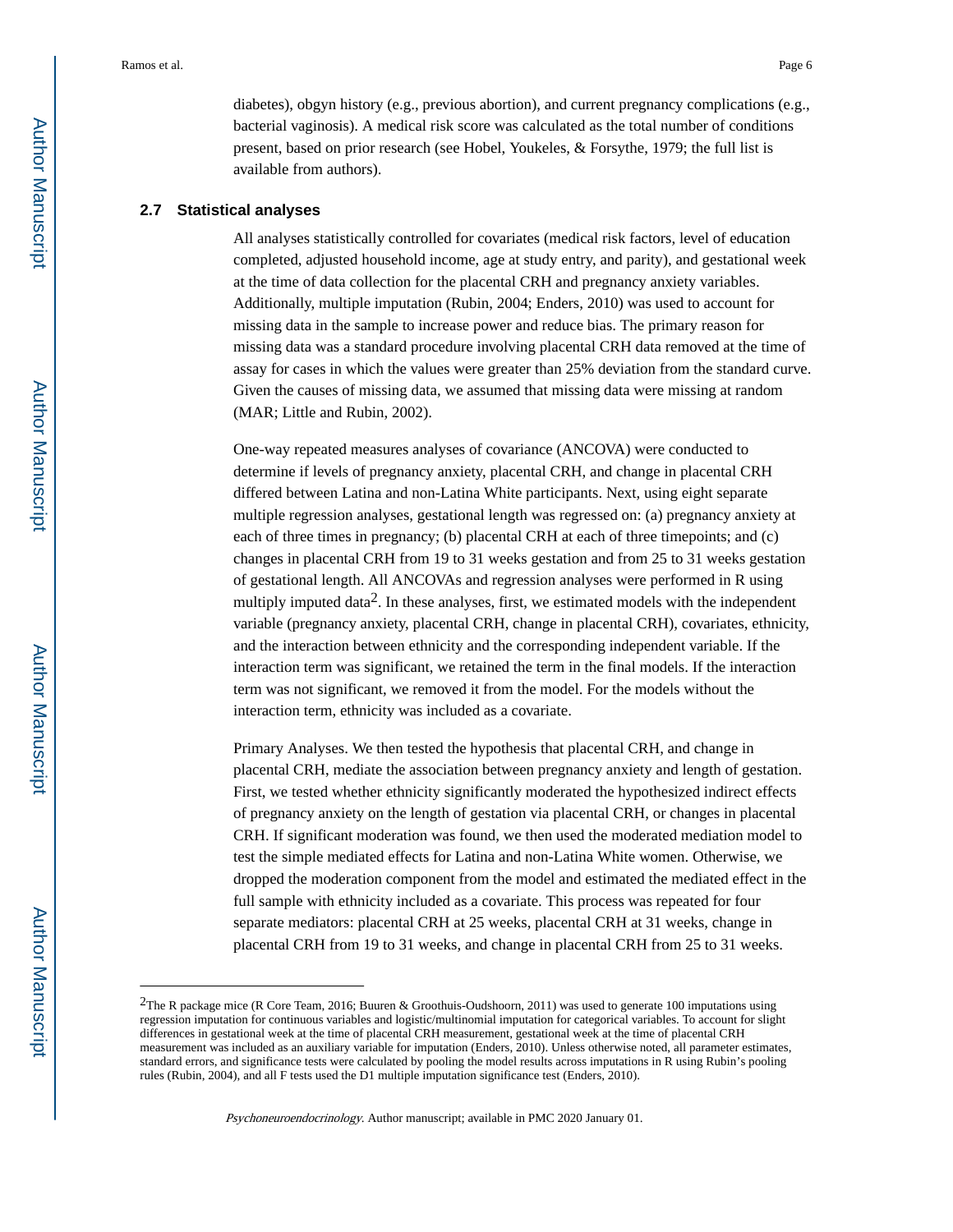Additionally, we replicated the mediation analyses presented in Mancuso et al. (2004) using pregnancy anxiety at 31 weeks as the predictor and placental CRH at 31 weeks as the mediator in predicting length of gestation. Each effect was judged to be significant if the corresponding bias-corrected 95% confidence interval did not include zero. The mediation and moderated mediation analyses were conducted in each imputed dataset using the PROCESS macro in SPSS (Preacher and Hayes, 2008) and the bootstrapped estimates and confidence intervals were calculated in  $\mathbb{R}^3$ .

## **3. Results**

#### **3.1. Sample demographics**

Table 1 presents the descriptive statistics and tests of ethnic differences for demographic characteristics for the full sample. Women in the present study were on average 30 years old  $(SD = 5.44)$  and the majority of the sample was either married to the baby's father (76%) or cohabitating with him (15%). Compared to the 230 non-Latina White women, the Latina women were significantly younger, had lower adjusted household income and less education, and were more likely to have had a prior birth and to be married or cohabitating with the baby's father? There were no significant differences between these groups on medical risk.

#### **3.2 Ethnic differences in pregnancy anxiety, length of gestation, and placental CRH**

Table 2 presents descriptive statistics for pregnancy anxiety, placental CRH (19, 25, and 31 weeks), change in placental CRH (from 19 to 31 weeks and 25 to 31 weeks), and length of gestation, along with correlations among these measures in the full sample, univariate descriptive statistics of these measures by ethnicity, and tests of ethnic differences in these measures. After applying an experiment-wise Bonferroni correction ( $\alpha$  = .0063 for eight tests), and after adjustment for covariates, Latina women reported significantly higher pregnancy anxiety at each timepoint in pregnancy compared to non-Latina White women  $(T1 \text{ F}(1, 336.6) = 14.47, p < .001, d = 0.66; T2 \text{ F}(1, 335.2) = 9.43, p = .002, d = 0.61; T3$  $F(1, 335.9) = 10.60$ ,  $p = .001$ ,  $d = 0.62$ ). After adjustment for covariates, there were no ethnic differences in levels of placental CRH, changes in placental CRH, or length of gestation (all  $F's < 1.33$ ,  $p's > .250$ ). There were also no significant differences between USborn Latinas and foreign-born Latinas in length of gestation, pregnancy anxiety, placental CRH, or change in placental CRH ( $F < .67$ ,  $p > .41$ ) after adjustment for covariates.

#### **3.3 Predictors of length of gestation**

Table 3 presents regression coefficients from eight different models predicting gestational length from pregnancy anxiety (one model each for 19 weeks, 25 weeks, and 31 weeks), placental CRH (one each for 19 weeks, 25 weeks, and 31 weeks), and change in placental CRH (one each for 19 to 31 weeks and 25 to 31 weeks). After applying an experiment-wise Bonferroni correction ( $\alpha$  = .0063 for eight tests), the interaction of ethnicity with T1 and T3

<sup>3</sup>Bios-corrected bootstrapped confidence intervals were used to test the mediated effects and index of moderated mediation. We adapted the approach described in Schomaker and Heumann (2016), which calculates confidence intervals based on the bootstrapped estimates from all imputations.

Psychoneuroendocrinology. Author manuscript; available in PMC 2020 January 01.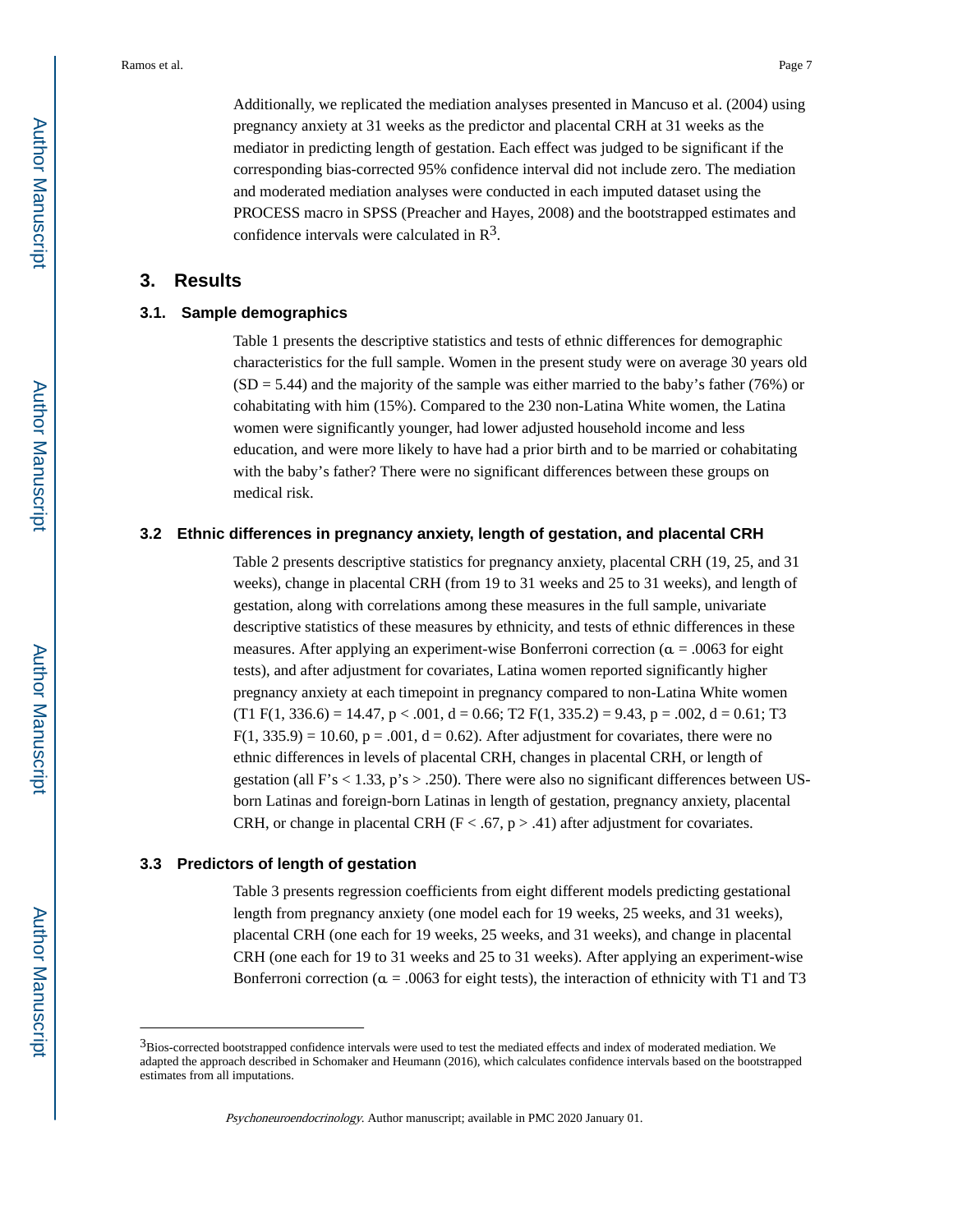pregnancy anxiety as predictors of length of gestation was found to be statistically significant. Comparing the simple effects of T1 and T3 pregnancy anxiety for each racial/ ethnic group and after applying an experiment-wise Bonferroni correction ( $\alpha$  = .0125 for four tests), a significant effect of T3 pregnancy anxiety was identified in Latinas only (F (1,  $328.8$ ) = 9.62, p = .002,  $\beta$ x = -0.492). That is, one standard deviation increase in pregnancy anxiety at 31 weeks was associated with 0.492 weeks (3.444 days) shorter gestation in the Latina sample after accounting for covariates. As indicated in Table 3, levels of placental CRH at T1, T2, and T3, and changes in placental CRH from T1 to T3 and from T2 to T3 did not predict the length of gestation after adjusting for covariates. Figure 1 displays placental CRH across three data collection occasions.

#### **3.4 Mediation and moderated mediation analyses**

Table 4 shows the full results of the moderated mediation analyses, with ethnicity moderating the mediated effect of pregnancy anxiety at 19 weeks on length of gestation, mediated by (a) placental CRH at 25 weeks, (b) placental CRH at 31 weeks, (c) change in placental CRH from 19 to 31 weeks, or (d) change in placental CRH from 25 to 31 weeks. When placental CRH at 31 weeks was used as the mediator, the difference in the mediated effects for Latina and non-Latina White women was consistent with moderated mediation, CI = (−0.83, 0.05). However, when placental CRH at 25 weeks, or change in placental CRH from 19 to 31 weeks or from 25 to 31 weeks, was tested as the mediator, the index of moderated mediation was not significant, indicating that there was no difference between the mediated effects for Latina and non-Latina White women for those mediators.

Figure 2 displays the model and path coefficients for moderated association between pregnancy anxiety and length of gestation mediated by placental CRH at 31 weeks. Followup analyses using the moderated mediational model indicated that placental CRH at 31 weeks mediated the effect of pregnancy anxiety at 19 weeks on the length of gestation for Latina women CI = (-0.86, -0.09),  $Est_x = -0.24$ . In this model, the conditional direct effect of pregnancy anxiety at 19 weeks on length of gestation for Latina women, which quantifies the direct effect of pregnancy anxiety at 19 weeks on length of gestation after controlling for placental CRH at 31 weeks and covariates, was not statistically significant ( $b = 0.49$ ,  $F(1)$ ,  $1065.5$ ) = 3.13,  $p = .077$ ). The calculated effect size indicates that one standard deviation increase in pregnancy anxiety at 19 weeks, as partially mediated by placental CRH at 31 weeks, was associated with 0.24 weeks (1.68 days) shorter gestation in Latina women. No such mediated effect was observed for nonLatina White women, CI = (-0.16, 0.05),  $Est_x$ =0.01. These results for Latinas remained significant after controlling for place of birth (USborn vs. foreign-born).

In the full sample, the mediation results were also consistent with mediation by placental CRH at 31 weeks of the effect of pregnancy anxiety at 19 weeks on the length of gestation, CI = (-0.36, -0.13),  $Est_x = -0.07$ , and by change in placental CRH from 19 to 31 weeks, CI  $= (-0.20, 0.06), \text{Est}_{x} = -0.03$ . Our results were also consistent with placental CRH at 31 weeks mediating the effect of pregnancy anxiety at 31 weeks on the length of gestation, CI =  $(-0.242, -0.076)$ ,  $Est_x = -.046$ , replicating the finding of Mancuso et al. (2004). As with the previous results, the direct effect of pregnancy anxiety on length of gestation, adjusting for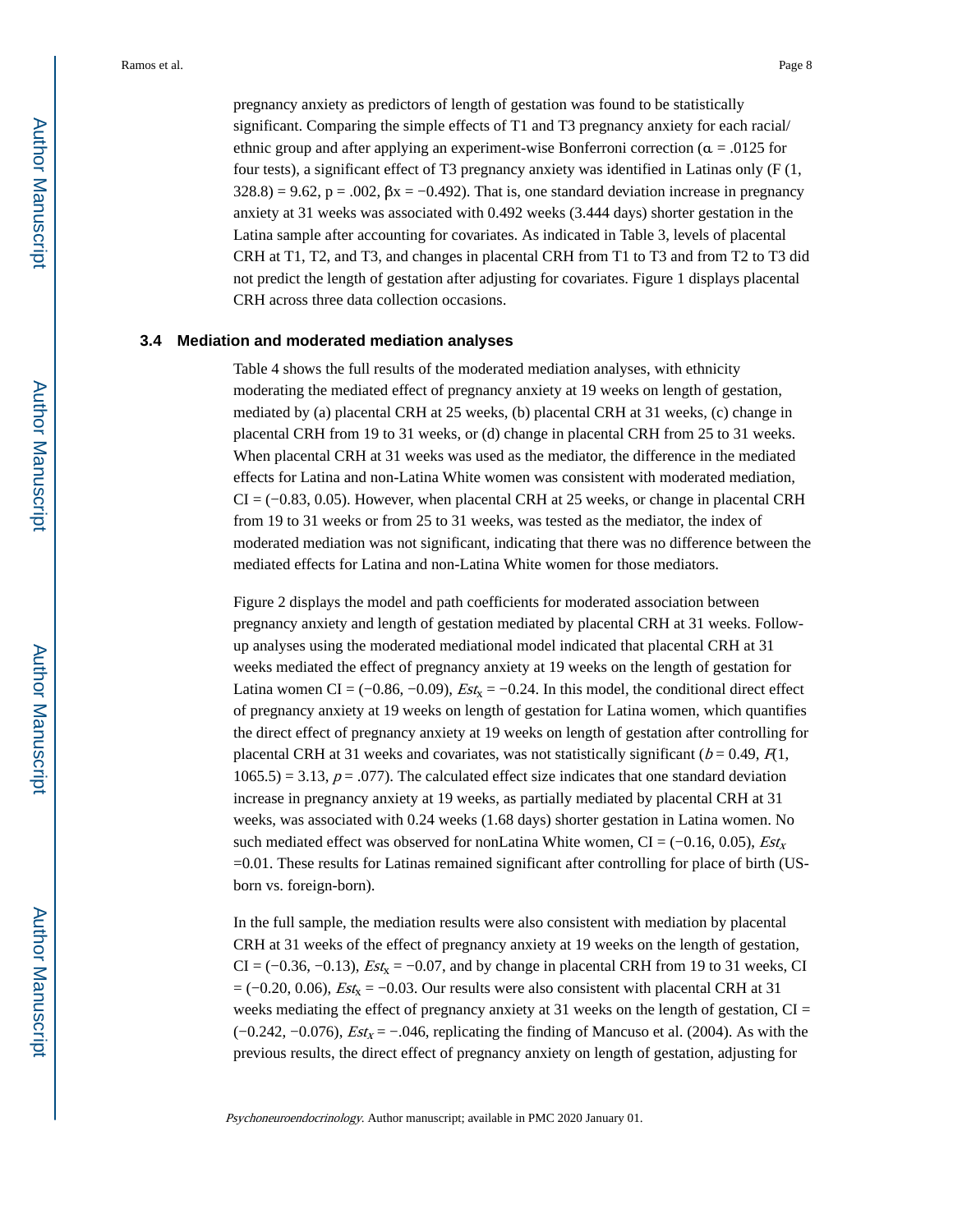placental CRH and covariates, was not significant in either model ( $F < .79$ ,  $p > .373$ ). There were no significant mediated effects of placental CRH at 25 weeks or change in placental CRH from 25 to 31 weeks in the full sample, nor was there evidence of moderated mediation for those mediators.

# **4. Discussion**

In this prospective and longitudinal study of pregnant women, we tested a biopsychosocial model with pregnancy anxiety as the psychological predictor, placental CRH (a stressresponsive peptide) as the biological mediator, length of gestation as the outcome, and ethnicity as the moderator of the indirect or mediated effect. We found that pregnancy anxiety at 19 and at 31 weeks and levels of CRH of placental origin at 31 weeks each significantly predicted length of gestation. These results are consistent with prior research and make an important contribution given the specifics of this sample and study design.

The tests of indirect effects of pregnancy anxiety at 19 weeks on gestational length via placental CRH at 31 weeks in the full sample were consistent with partial mediation. These results replicate and extend an earlier finding from the only other study to test these specific processes (Mancuso et al., 2004), which found that anxiety tied to fears and worries surrounding a woman's current pregnancy predicts the timing of delivery is at least partially explained by altered neuroendocrine function. However, the current study measured pregnancy anxiety and placental CRH at different times in pregnancy than the previous study. Taken together, these two studies on separate cohorts with assays of placental CRH done in separate labs strengthen the evidence that CRH plays a role in stress processes during pregnancy that have been shown to influence timing of delivery. These results also suggest that mid- to late pregnancy may be a sensitive period during which the effects of pregnancy anxiety and placental CRH are particularly salient for effects on gestational length. Further research can further probe the issue of timing.

In addition, this study extends the previous findings by examining whether changes in placental CRH during pregnancy might mediate the relationship between pregnancy anxiety and gestational length. We found evidence consistent with partial mediation in that changes in placental CRH from 19 to 31 weeks partially mediated the association between pregnancy anxiety at 19 weeks and the length of gestation in the full sample. These findings are the first to indicate that levels of pregnancy anxiety at mid-pregnancy are associated with changes in placental CRH from mid to late pregnancy, with implications for the timing of delivery. Further experimental evidence of changes in this neuropeptide and the effects would be valuable.

Placental CRH has been associated with maturation of the human fetus and with postnatal child behavioral and brain development, highlighting the importance of testing this specific biomarker (Class et al., 2009; Howland, Sandman, Glynn, Crippen, & Davis, 2016; Sandman et al., 2018). Although the full physiological pathways explaining the association between pregnancy anxiety and placental CRH have not been fully identified, evidence points to a potential direct or indirect association of maternal stress with activation of the HPA axis during gestation (Kane, Dunkel Schetter, Glynn, Hobel, & Sandman, 2014). It is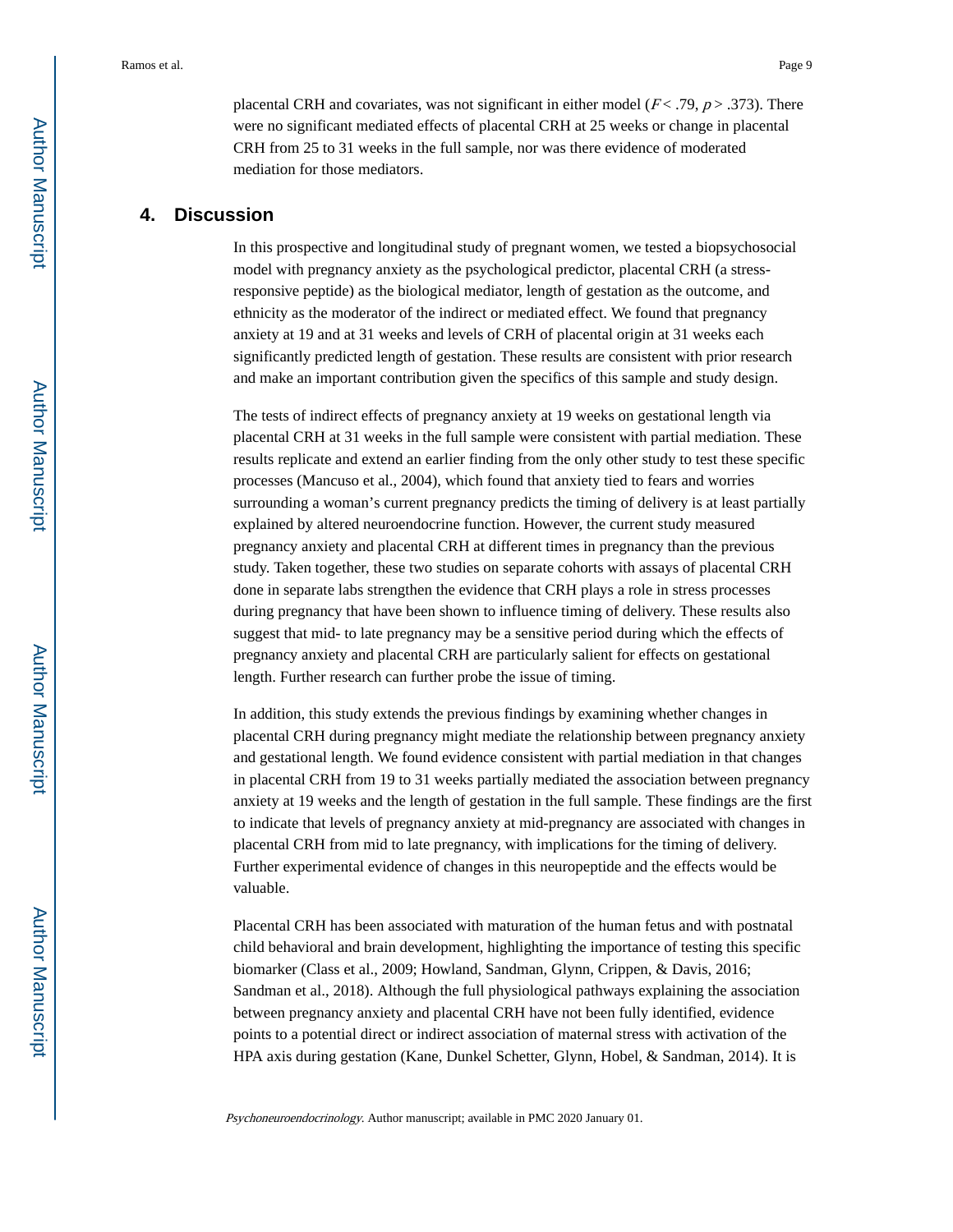hypothesized that prenatal maternal stress is related to stress-induced secretion of catecholamines by brain arousal and sympathetic systems, which is thought to lead to maternal cortisol secretion, which in turn stimulates the production of placental CRH (Goldstein, 2003; Valsamakis et al., 2017). Understanding the mechanisms through which maternal stress disrupts the normative physiological processes of pregnancy may have implications for identification of women who might benefit from intervention. For example, assessment of placental CRH levels might be used as an indicator of risk for impending preterm delivery (Hill et al., 2008; Korebrits et al., 1998), which could then be used to guide clinical decision making, ensuring that antenatal glucocorticoids are administered in the optimal time frame (Kamath-Rayne, Rozance, Goldenberg, & Jobe, 2016).

This is also the first study to explore whether ethnicity moderates the indirect pathways from pregnancy anxiety to placental CRH and to gestational length at birth. Tests of moderated mediation by ethnicity indicated significant moderation; that is, pregnancy anxiety at 19 weeks predicted CRH at 31 weeks, which predicted timing of birth for Latina women and not for the non-Latina White women. The indirect effect via changes in placental CRH from 19 to 31 weeks was not significantly moderated by ethnicity. It is important to note that placental CRH level at 31 weeks and change in placental CRH from 19 to 31 weeks were strongly correlated  $(r = .77)$  which makes it difficult to compare the two sets of tests and calls for additional research on larger samples. Taken together, these findings contribute to the growing body of research on pregnancy anxiety and its role in the timing of birth and contribute to our understanding of the biological mechanisms involved.

Additionally, we identified significant differences between Latinas and non-Latina Whites in pregnancy anxiety after controlling for medical risk factors, level of education completed, adjusted household income, age at study entry, and parity. Cultural differences may in part explain these group differences. Unique cultural-based sources of anxiety in pregnancy have been identified in a few studies (Campos, Dunkel-Schetter, Walsh, & Schenker, 2007; Engle et al., 1990; Scrimshaw et al., 1997). Furthermore, qualitative research on myths about pregnancy has suggested that Mexican-American women may show heightened concerns about dying and infant death during childbirth (Scrimshaw et al., 1997). In many Latin American cultures, childbearing is a highly-valued aspect of the female role, even to the extent that men and women might believe that a woman cannot be fulfilled until she is a mother (MaldonadoDuran, Munguía-Wellman, Lubin, & Lartigue, 2002). Other research suggests that Latino families in the United States treat pregnancy as a time of privileged social status (Fleuriet, 2009; Fleuriet & Sunil, 2014). Latina women in past research also have reported more positive attitudes toward pregnancy as compared to African-American women (Zambrana, Dunkel Schetter, Collins, & Scrimshaw, 1999). However, studies have not tested whether this privileged status contributes to experiences of pregnancy anxiety in Latina women because pregnancy represents a major responsibility to the family (Fleuriet, 2009). Future research directly measuring cultural variables can help illuminate the contributors of ethnic differences in pregnancy outcomes (Betancourt & López, 1993).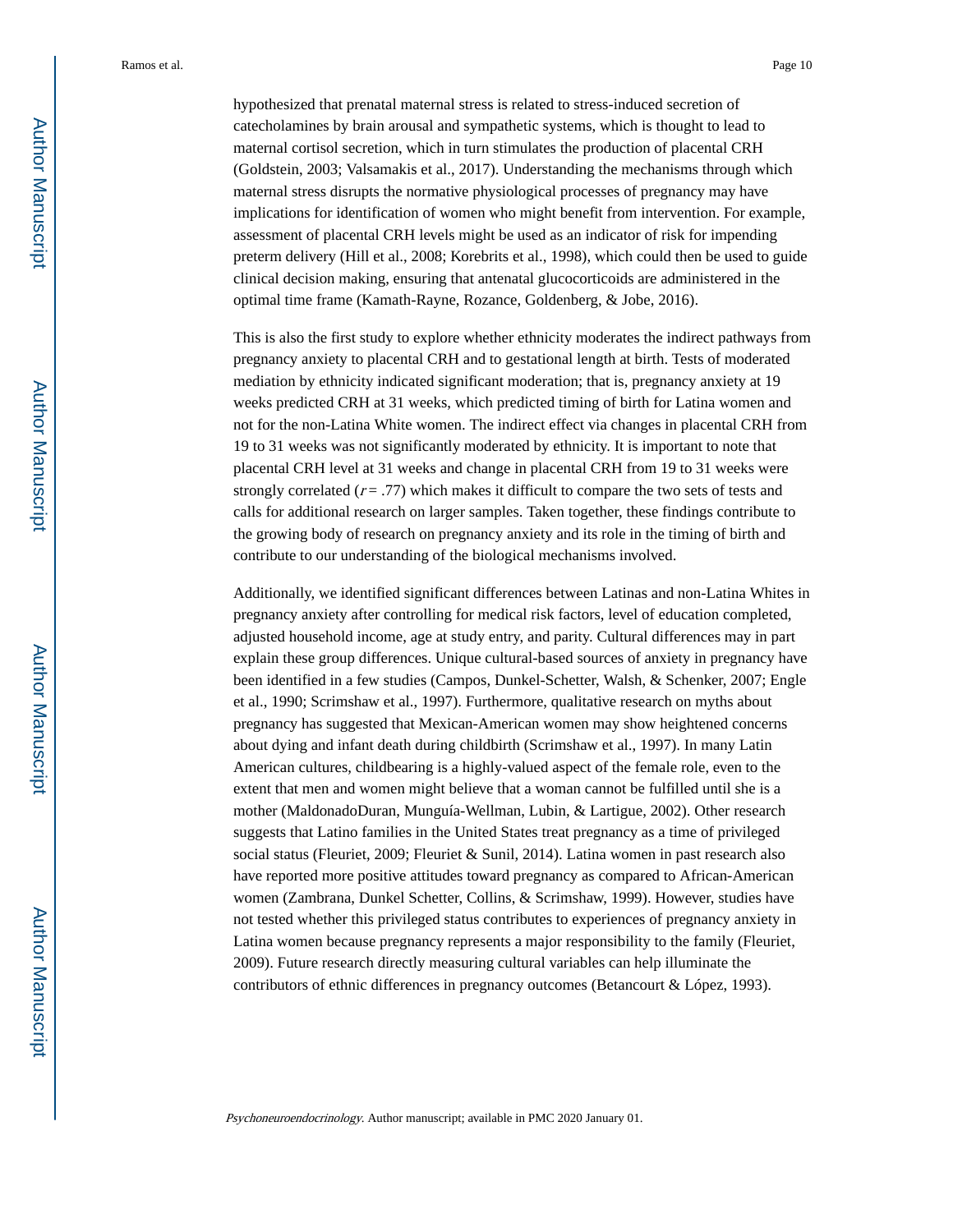#### **4.1. Strengths and limitations**

The strengths of this research include its longitudinal design, repeated measurements of psychological (e.g., pregnancy anxiety) and biological variables (placental CRH), and inclusion of key sociodemographic factors in the prediction of an objective health outcome of major public health significance. Studies with both psychosocial and biological data collected at multiple times throughout the course of pregnancy on samples of sufficient size to test these questions are rare, in part due to the difficulty of sample recruitment and retention. Such work contributes to understanding how changes in these psychological and biological factors co-occur to influence gestational length at birth.

It is important to note that the association between placental CRH and shortened gestation is based on longitudinal correlational data, and is not conclusive causal evidence of mediation. Future research is needed to test the hypothesized causal pathway between pregnancy anxiety and preterm birth as mediated by placental CRH, ideally with experimental designs. Moreover, these findings require replication in larger samples. Also, this sample of Latina women may not be representative of Latina women in the United States population because participants had to speak sufficient English to be interviewed, which skewed the sample toward more acculturated women and underrepresented foreign-born women. We surmise that the effects of ethnicity would have been stronger if fewer acculturated and more foreignborn women had been included, especially given that pregnancy anxiety has been shown to be higher in less acculturated women (Fleuriet & Sunil, 2014). Furthermore, we did not examine changes in pregnancy anxiety across gestation as predictors of the mediator or outcome, which was beyond the scope of the current report. Future research on trajectories in pregnancy anxiety would be valuable. Finally, we did not examine HPA activity markers such as cortisol or ACTH as mediators, or any other biological markers such as proinflammatory cytokines, which are implicated in preterm birth pathways (e.g., Christian, 2012; Coussons-Read et al., 2012; Wadhwa et al., 2001).

## **4.2 Conclusion**

In this study, we found that women who reported higher levels of anxiety regarding their pregnancies at mid and late gestation were at risk for earlier delivery. In addition, Latina women in this sample reported higher pregnancy anxiety during most of pregnancy compared to nonLatina White women, despite being more acculturated on average than a representative sample of Latinas would be. Future research can build on these findings to determine if pregnancy anxiety differs by ethnic group and can incorporate broader conceptualizations of culture. These findings highlight the HPA axis as one potential mechanism explaining the association between pregnancy anxiety and the length of gestation, as well as the role of ethnicity in moderating such effects. Why Latina ethnicity moderated the mediational pathway remains to be determined. Nonetheless, this work represents a relatively rare test of a full biopsychosocial mechanistic model and can inform future research.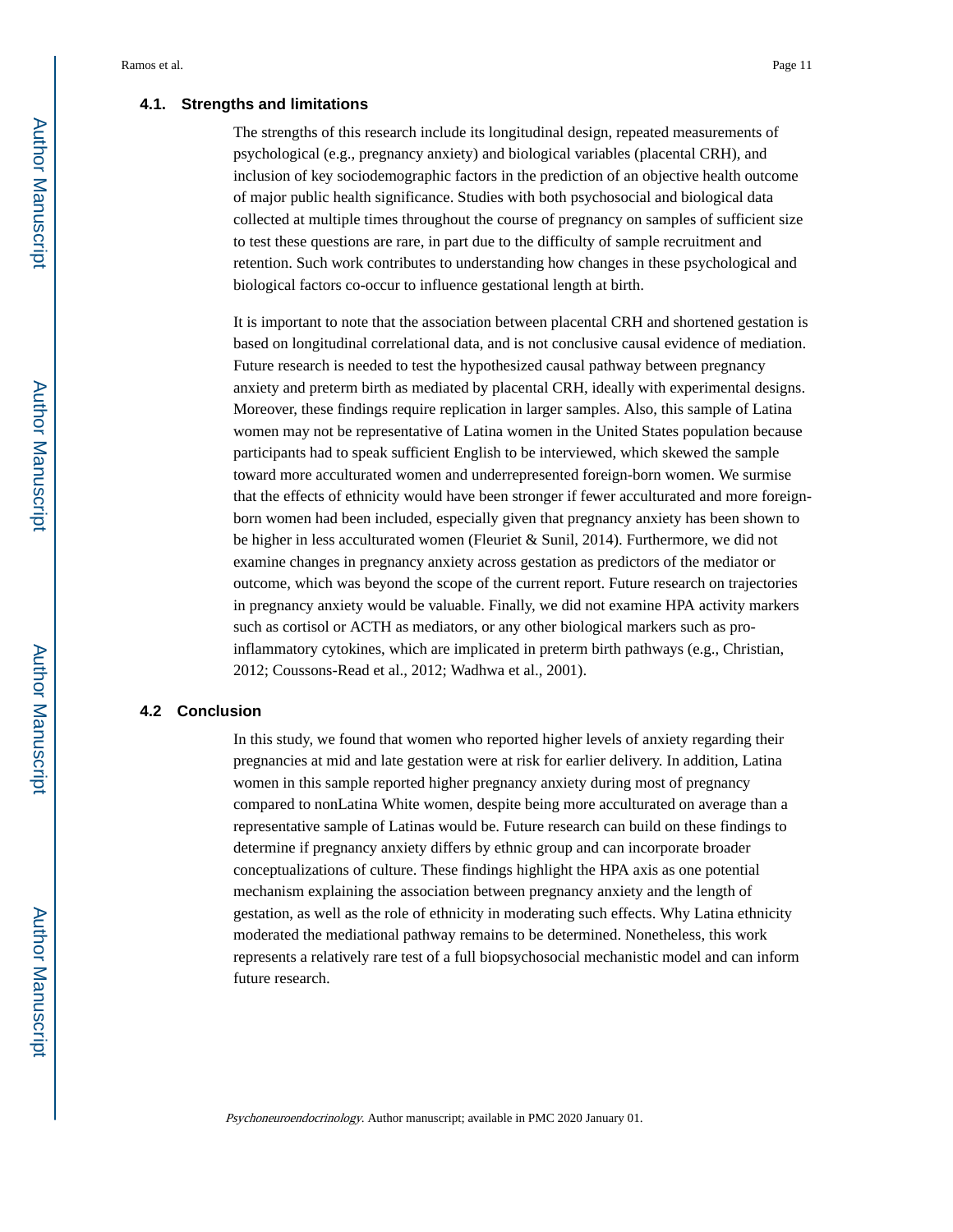# **Acknowledgments:**

This research was supported by a NIMH pre-doctoral fellowship to the first author (T32MH015750) on Biobehavioral Issues in Mental and Physical Health, and by research grants from NIH (HD 40967) and from NIH (NS 41298)

## **References**

- Behrman RE, & Butler AS (Eds.). (2007). Preterm birth: Causes, consequences, and prevention. National Academies Press.
- Betancourt H, & López SR (1993). The study of culture, ethnicity, and race in American psychology. American Psychologist, 48(6), 629.
- Buuren S, & Groothuis-Oudshoorn K (2011). mice: Multivariate imputation by chained equations in R. Journal of Statistical Software, 45(3).
- Campos B, Dunkel Schetter C, Walsh JA, & Schenker M (2007). Sharpening the focus on acculturative change: ARSMA-II, stress, pregnancy anxiety, and infant birthweight in recently immigrated Latinas. Hispanic Journal of Behavioral Sciences, 29(2), 209–224.
- Campos B, Dunkel Schetter CD, Abdou CM, Hobel CJ, Glynn LM, & Sandman CA (2008). Familialism, social support, and stress: Positive implications for pregnant Latinas. Cultural Diversity and Ethnic Minority Psychology, 14(2), 155. [PubMed: 18426288]
- Christian LM (2012). Psychoneuroimmunology in pregnancy: immune pathways linking stress with maternal health, adverse birth outcomes, and fetal development. Neuroscience & Biobehavioral Reviews, 36(1), 350–361. [PubMed: 21787802]
- Class QA, Buss C, Davis EP, Gierczak M, Pattillo C, Chicz-DeMet A, & Sandman CA (2009). Low levels of corticotropin-releasing hormone during early pregnancy are associated with precocious maturation of the human fetus. Developmental Neuroscience, 30(6), 419–426.
- Cong B, Zhang L, Gao L, & Ni X (2009). Reduced expression of CRH receptor type 1 in upper segment human myometrium during labour. Reproductive Biology and Endocrinology, 7(1), 43. [PubMed: 19432998]
- Coussons-Read ME, Lobel M, Carey JC, Kreither MO, D'Anna K, Argys L, & Cole S (2012). The occurrence of preterm delivery is linked to pregnancy-specific distress and elevated inflammatory markers across gestation. Brain, Behavior, and Immunity, 26(4), 650–659.
- Dole N, Savitz DA, Hertz-Picciotto I, Siega-Riz AM, McMahon MJ, & Buekens P(2003). Maternal stress and preterm birth. American Journal of Epidemiology, 157(1), 14–24. [PubMed: 12505886]
- Dunkel Schetter C (2010). Psychological science on pregnancy: stress processes, biopsychosocial models, and emerging research issues. Annual Review of Psychology, 62, 531–558.
- Enders CK (2010). Applied missing data analysis. New York, NY: Guilford Press.
- Engle PL, Scrimshaw SC, Zambrana RE, & Dunkel-Schetter C (1990). Prenatal and postnatal anxiety in Mexican women giving birth in Los Angeles. Health Psychology, 9(3), 285. [PubMed: 2340819]
- Fleuriet KJ (2009). La Tecnología y Las Monjitas. Medical Anthropology Quarterly, 23(3), 212–234. [PubMed: 19764312]
- Fleuriet KJ, & Sunil TS (2014). Perceived social stress, pregnancy-related anxiety, depression and subjective social status among pregnant Mexican and Mexican American women in south Texas. Journal of Health Care for the Poor and Underserved, 25(2),546561.
- Glynn LM, Dunkel Schetter C, Chicz-DeMet A, Hobel CJ, & Sandman CA, (2007). Ethnic differences in adrenocorticotropic hormone, cortisol and corticotropin-releasing hormone during pregnancy. Peptides, 28(6), 1155–1161. [PubMed: 17537545]
- Glynn LM, & Sandman CA (2014). Evaluation of the association between placental corticotrophinreleasing hormone and postpartum depressive symptoms. Psychosomatic Medicine, 76(5), 355– 362. [PubMed: 24915294]
- Goldstein DS (2003). Catecholamines and stress. Endocrine regulations, 37(2), 69–80. [PubMed: 12932192]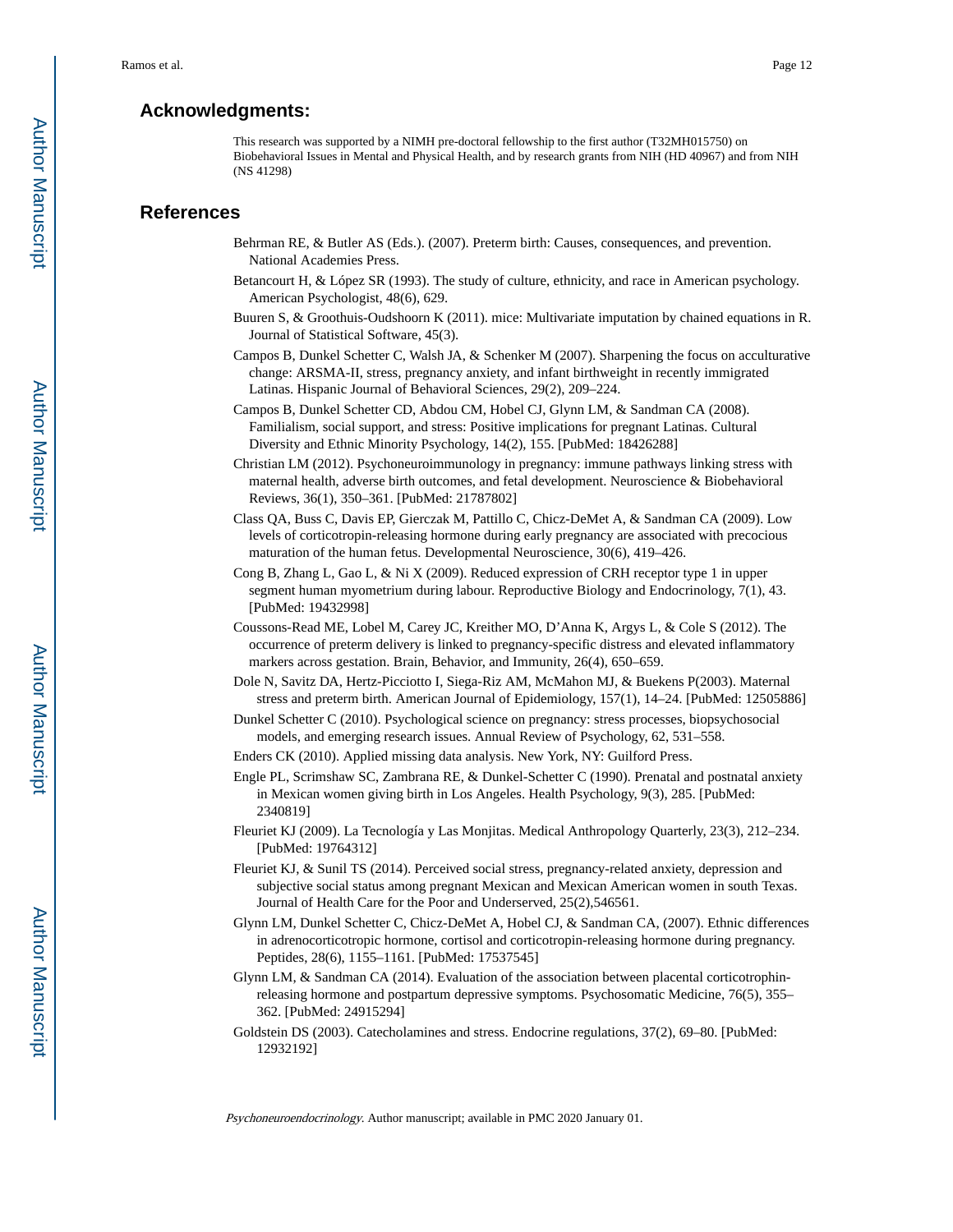- Guardino CM, & Dunkel Schetter C (2014). Understanding pregnancy anxiety: Concepts, correlates, and consequences. Zero to Three, 34(4), 12–21.
- Hill JL, Campbell MK, Zou GY, Challis JR, Reid G, Chisaka H, & Bocking AD(2008). Prediction of preterm birth in symptomatic women using decision tree modeling for biomarkers. American Journal of Obstetrics and Gynecology, 198(4), 468.e1–468.e9. [PubMed: 18395044]
- Hillhouse EW, & Grammatopoulos DK (2002). Role of stress peptides during human pregnancy and labour. Reproduction, 124(3), 323–329. [PubMed: 12201805]
- Hobel CJ, Youkeles L, & Forsythe A (1979). Prenatal and intrapartum high-risk screening. American Journal of Obstetrics & Gynecology, 135(8), 1051–1056. [PubMed: 517589]
- Hobel CJ, Dunkel-Schetter C, Roesch SC, Castro LC, & Arora CP (1999). Maternal plasma corticotropin-releasing hormone associated with stress at 20 weeks' gestation in pregnancies ending in preterm delivery. American Journal of Obstetrics and Gynecology, 180(1), S257–S263. [PubMed: 9914629]
- Howland MA, Sandman CA, Glynn LM, Crippen C, & Davis EP (2016). Fetal exposure to placental corticotropin-releasing hormone is associated with child self reported internalizing symptoms. Psychoneuroendocrinology, 67, 10–17. [PubMed: 26855003]
- Jin D, He P, You X, Zhu X, Dai L, He Q, … & Ni X (2007). Expression of corticotropin-releasing hormone receptor type 1 and type 2 in human pregnant myometrium. Reproductive Sciences, 14(6), 568–577.
- Kamath-Rayne BD, Rozance PJ, Goldenberg RL, & Jobe AH (2016). Antenatal corticosteroids beyond 34 weeks gestation: what do we do now?. American Journal of Obstetrics and Gynecology, 215(4), 423–430. [PubMed: 27342043]
- Kane HS, Dunkel Schetter C, Glynn LM, Hobel CJ, & Sandman CA (2014).Pregnancy anxiety and prenatal cortisol trajectories. Biological Psychology, 100, 13–19. [PubMed: 24769094]
- Korebrits C, Ramirez MM, Watson L, Brinkman E, Bocking AD, & Challis JRG(1998). Maternal corticotropin-releasing hormone is increased with impending preterm birth. The Journal of Clinical Endocrinology & Metabolism, 83(5), 1585–1591. [PubMed: 9589660]
- Kramer M, Lydon J, Séguin L, Goulet L, Kahn S, McNamara H, et al. (2009). Stress pathways to spontaneous preterm birth: The role of stressors, psychological distress, and stress hormones. American Journal Epidemiology, 169(13), 19–26.
- Lindsay JR, & Nieman LK (2005). The hypothalamic-pituitary-adrenal axis in pregnancy: challenges in disease detection and treatment. Endocrine Reviews, 26(6), 775–799. [PubMed: 15827110]
- Little RJ, & Rubin DB (2014). Statistical analysis with missing data. John Wiley & Sons.
- Lobel M, Cannella DL, Graham JE, DeVincent C, Schneider J, & Meyer BA (2008). Pregnancyspecific stress, prenatal health behaviors, and birth outcomes. Health Psychology, 27(5), 604. [PubMed: 18823187]
- Maldonado-Duran JM, Munguía-Wellman M, Lubin S, & Lartigue T (2002). Latino families in the perinatal period: Cultural issues in dealing with the health-care system. Great Plains Research, 75– 100.
- Mancuso RA, Dunkel Schetter C, Rini CM, Roesch SC, & Hobel CJ (2004). Maternal prenatal anxiety and corticotropin-releasing hormone associated with timing of delivery. Psychosomatic Medicine, 66(5), 762–769. [PubMed: 15385704]
- McLean M, Bisits A, Davies J, Woods R, Lowry P, & Smith R (1995). A placental clock controlling the length of human pregnancy. Nature Medicine, 1(5), 460–463.
- Preacher KJ, & Hayes AF (2008). Asymptotic and resampling strategies for assessing and comparing indirect effects in multiple mediator models. Behavior Research Methods, 40(3), 879–891. [PubMed: 18697684]
- R Core Team (2016). R: A language and environment for statistical computing. R Foundation for Statistical Computing, Vienna, Austria URL [https://www.R-project.org/.](http://www.R-project.org/.)
- Rini CK, Dunkel-Schetter C, Wadhwa PD, & Sandman CA (1999). Psychological adaptation and birth outcomes: The role of personal resources, stress, and sociocultural context in pregnancy. Health Psychology, 18(4), 333. [PubMed: 10431934]
- Rubin DB (2004). Multiple imputation for nonresponse in surveys (Vol. 81). John Wiley & Sons.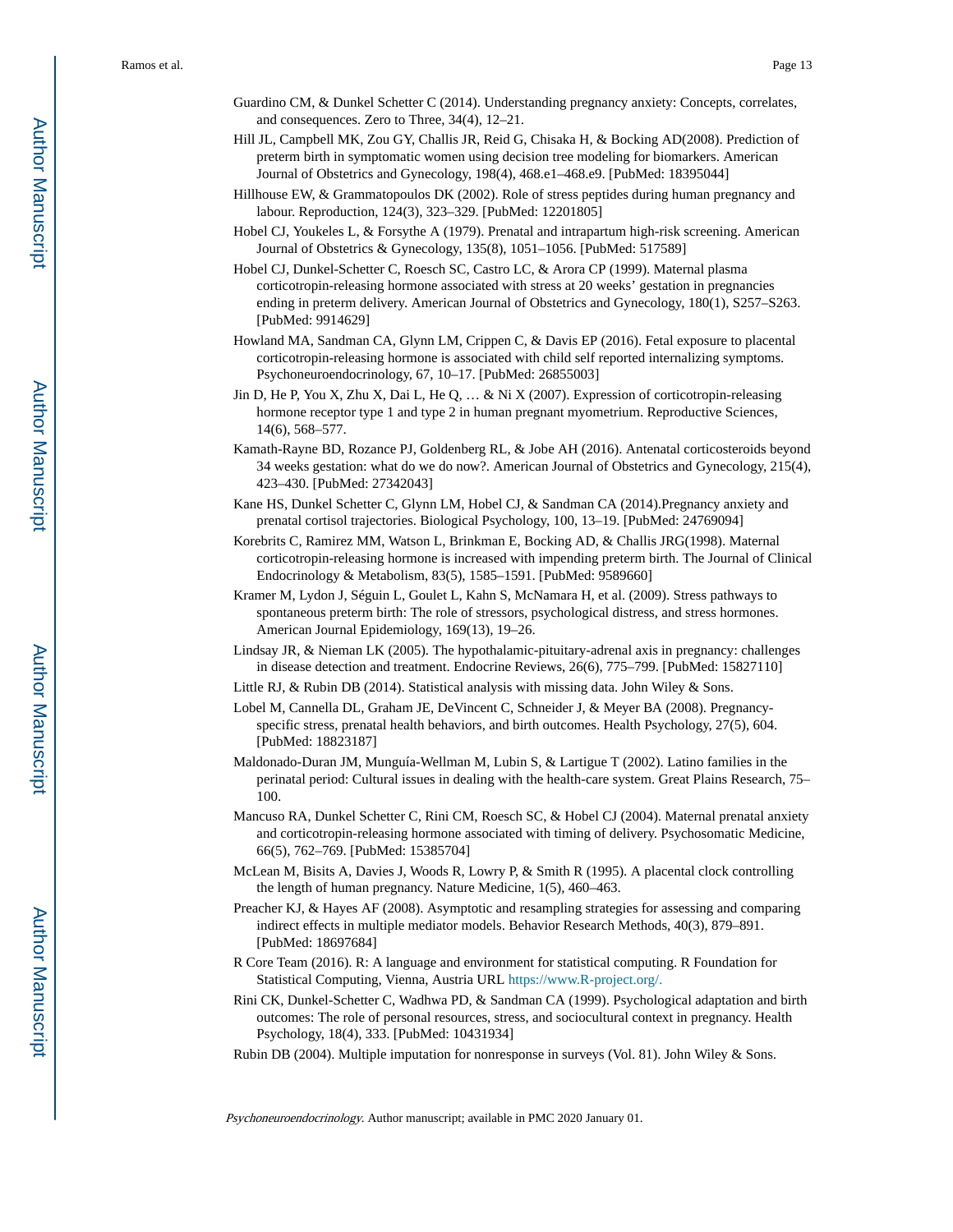- Ruiz RJ, Fullerton J, Brown CE, & Dudley DJ (2002). Predicting risk of preterm birth: The roles of stress, clinical risk factors, and corticotropin-releasing hormone. Biological Research for Nursing, 4(1), 54–64. [PubMed: 12363283]
- Sandman CA, Curran MM, Davis EP, Glynn LM, Head K, & Baram TZ (2018). Cortical Thinning and Neuropsychiatric Outcomes in Children Exposed to Prenatal Adversity: A Role for Placental CRH?. American Journal of Psychiatry, 175(5), 471–479. [PubMed: 29495899]
- Sandman CA, & Glynn LM (2009). Corticotropin-releasing hormone programs the fetal and maternal brain. Future Neurology, 4(3), 257–261. [PubMed: 19680459]
- Schomaker M, & Heumann C (2016). Bootstrap Inference when Using Multiple Imputation. arXiv preprint arXiv:1602.07933.
- Scrimshaw SCM, Zambrana R, & Dunkel Schetter C (1997). Issues in Latino women's health: Myths and challenges In Ruzek SB, Oleson VL, and Clarke AE (Eds.),Women's health: Complexities and differences. Ohio University Press.
- Siler-Khodr TM, Forthman G, Khodr C, Matyszczyk S, Khodr Z, & Khodr G (2003). Maternal serum corticotropin-releasing hormone at mid-gestation in Hispanic and White women. Obstetrics & Gynecology, 101(3), 557–564. [PubMed: 12636962]
- Smith R, Smith JI, Shen X, Engel PJ, Bowman ME, McGrath SA, … & Smith DW (2009). Patterns of plasma corticotropin-releasing hormone, progesterone, estradiol, and estriol change and the onset of human labor. The Journal of Clinical Endocrinology & Metabolism, 94(6), 2066–2074. [PubMed: 19258402]
- Valsamakis G, Papatheodorou DC, Chalarakis N, Vrachnis N, Sidiropoulou EJ,Manolikaki M, .& Mastorakos G (2017). In pregnancy increased maternal STAI trait stress score shows decreased insulin sensitivity and increased stress hormones. Psychoneuroendocrinology, 84, 11–16. [PubMed: 28647674]
- Wadhwa PD, Culhane JF, Rauh V, Barve SS, Hogan V, Sandman CA, & Glynn L (2001). Stress, infection and preterm birth: A biobehavioural perspective. Paediatric and Perinatal Epidemiology, 15, 17–29. [PubMed: 11520397]
- Zambrana RE, Scrimshaw SC, Collins N, & Dunkel-Schetter C (1999). Prenatal health behaviors and psychosocial risk factors in pregnant women of Mexican origin: The role of acculturation. American Journal of Public Health, 87(6), 1022–1026.
- Zhang LM, Wang YK, Hui N, Sha JY, Chen X, Guan R, & Ni X (2008). Corticotropin-releasing hormone acts on CRH-R1 to inhibit the spontaneous contractility of non-labouring human myometrium at term. Life Sciences, 83(17–18), 620–624. [PubMed: 18805429]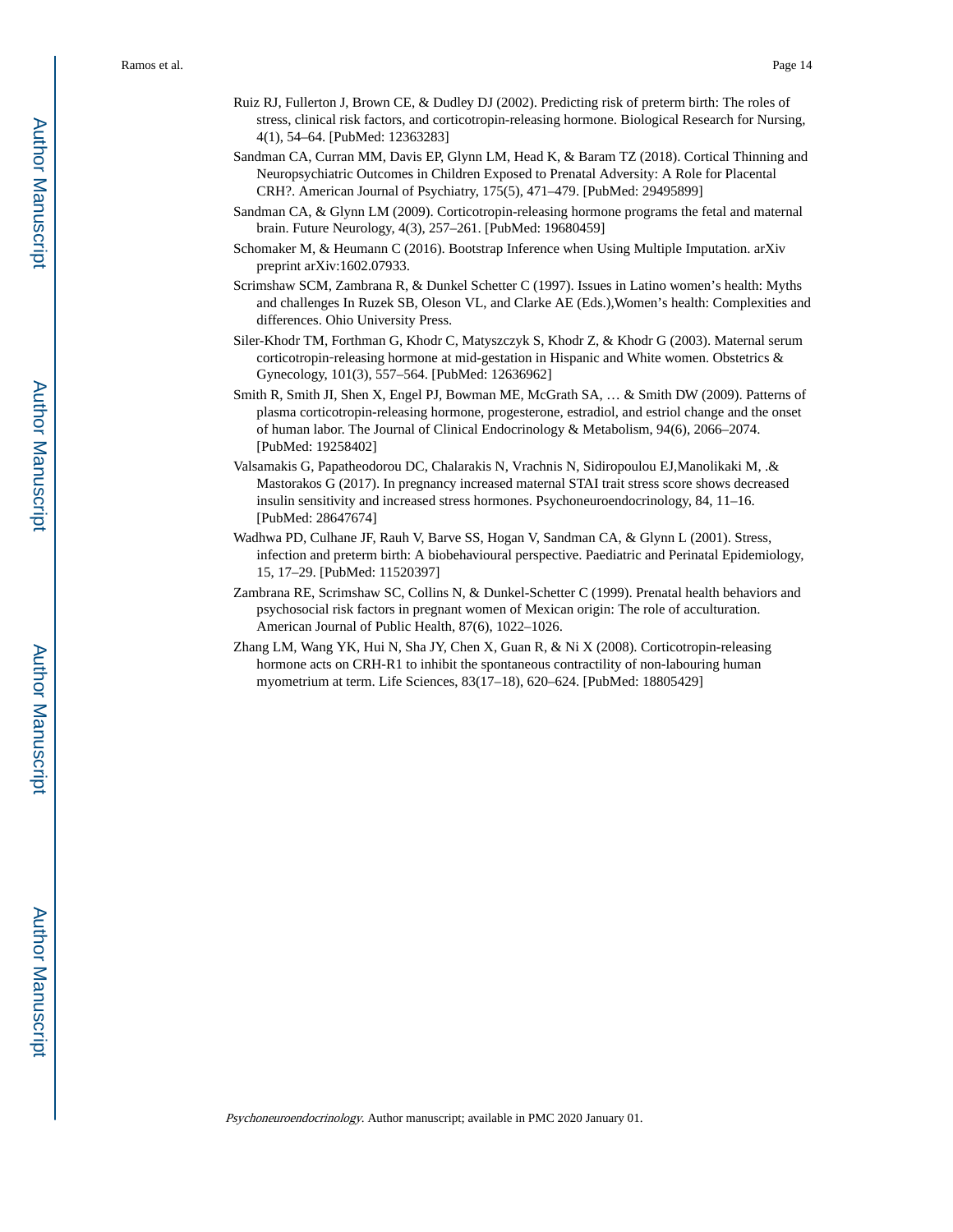## **Highlights**

- **•** Levels of placental CRH at 31 weeks and pregnancy anxiety at 19 and 31 weeks predicted gestational length.
- The association between pregnancy anxiety at 19 weeks with gestational length was consistent with partial mediation by placental CRH at 31 weeks, and with mediation by changes in placental CRH from 19 to 31 weeks.
- **•** Tests of moderated mediation by ethnicity were consistent with mediation by placental CRH at 31 weeks for Latinas only.
- **•** Latinas reported higher pregnancy anxiety at each time point during pregnancy compared to non-Latina White women.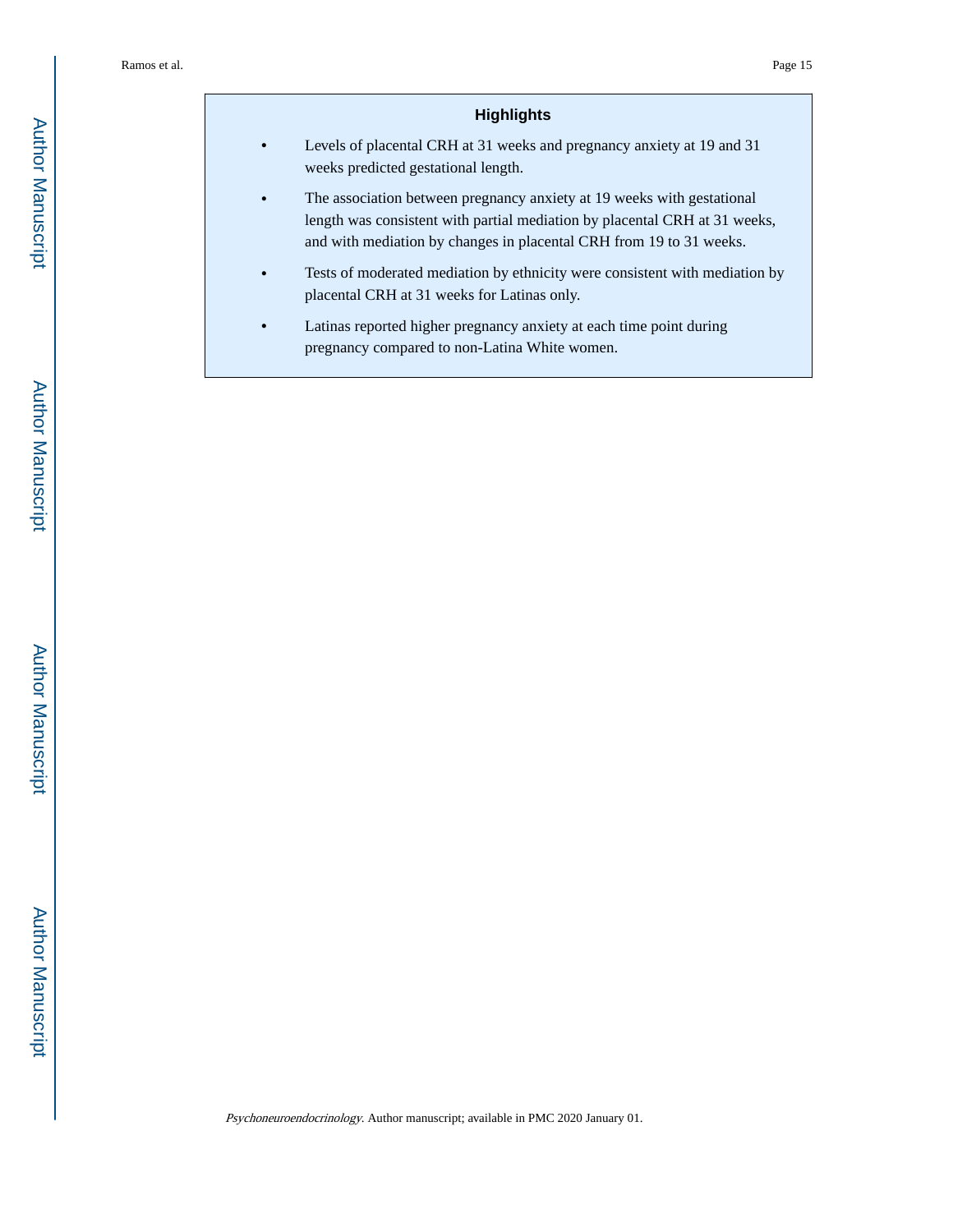Ramos et al. Page 16



# **Figure 1.**

Placental CRH across three data collection occasions: 17-21 weeks gestation,  $n = 252$ ; 23-29 weeks gestation,  $n = 123$ ; 29-34 weeks gestation,  $n = 197$ . Error bars indicate 95% confidence intervals ( $= \pm 1.96 * SE$ ) for each measurement occasion.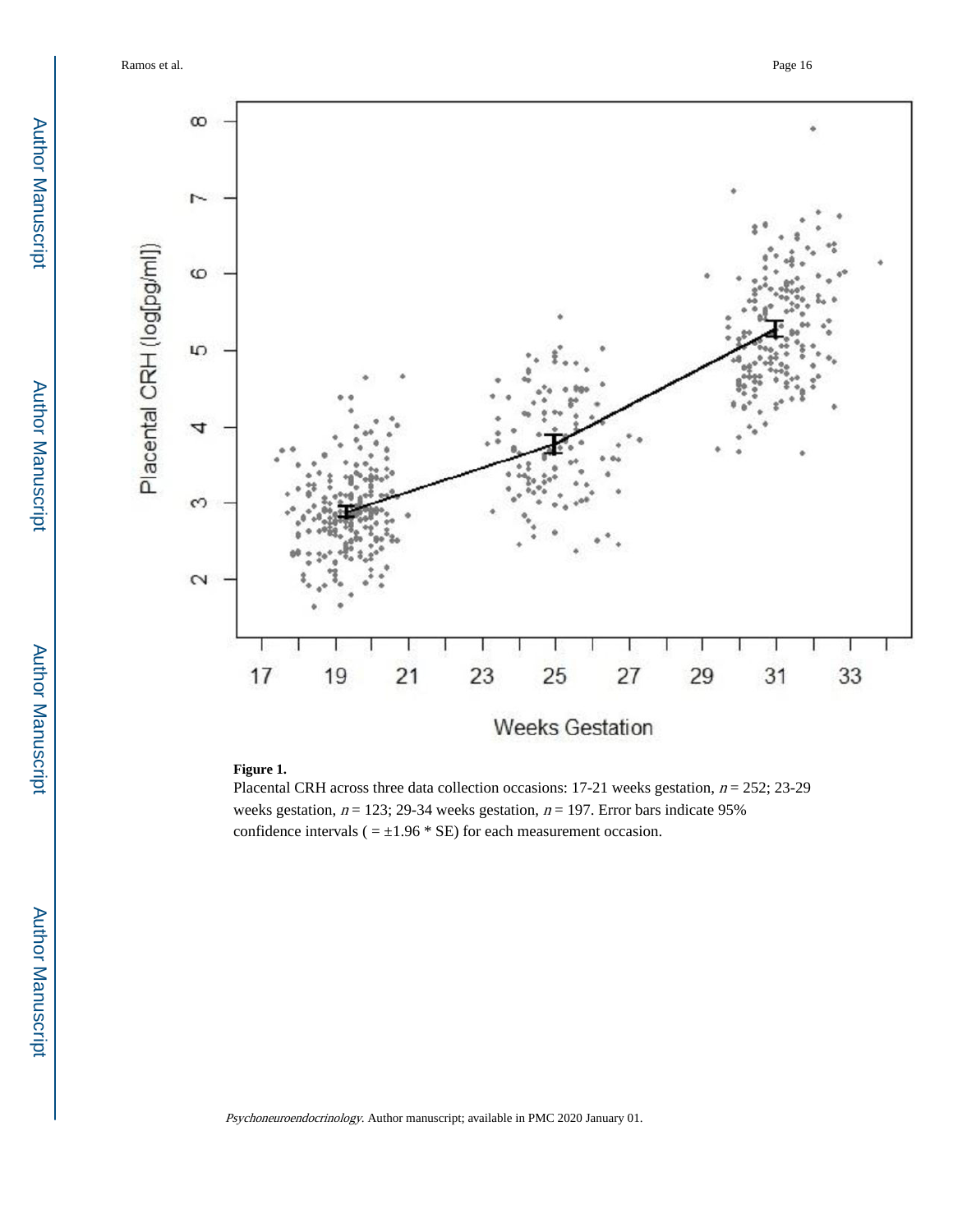

#### **Figure 2.**

(a) Path model of pregnancy anxiety (19 weeks), pCRH (31 weeks), and length of gestation, moderated by ethnicity ( $n = 337$ ). \*  $p < .05$ .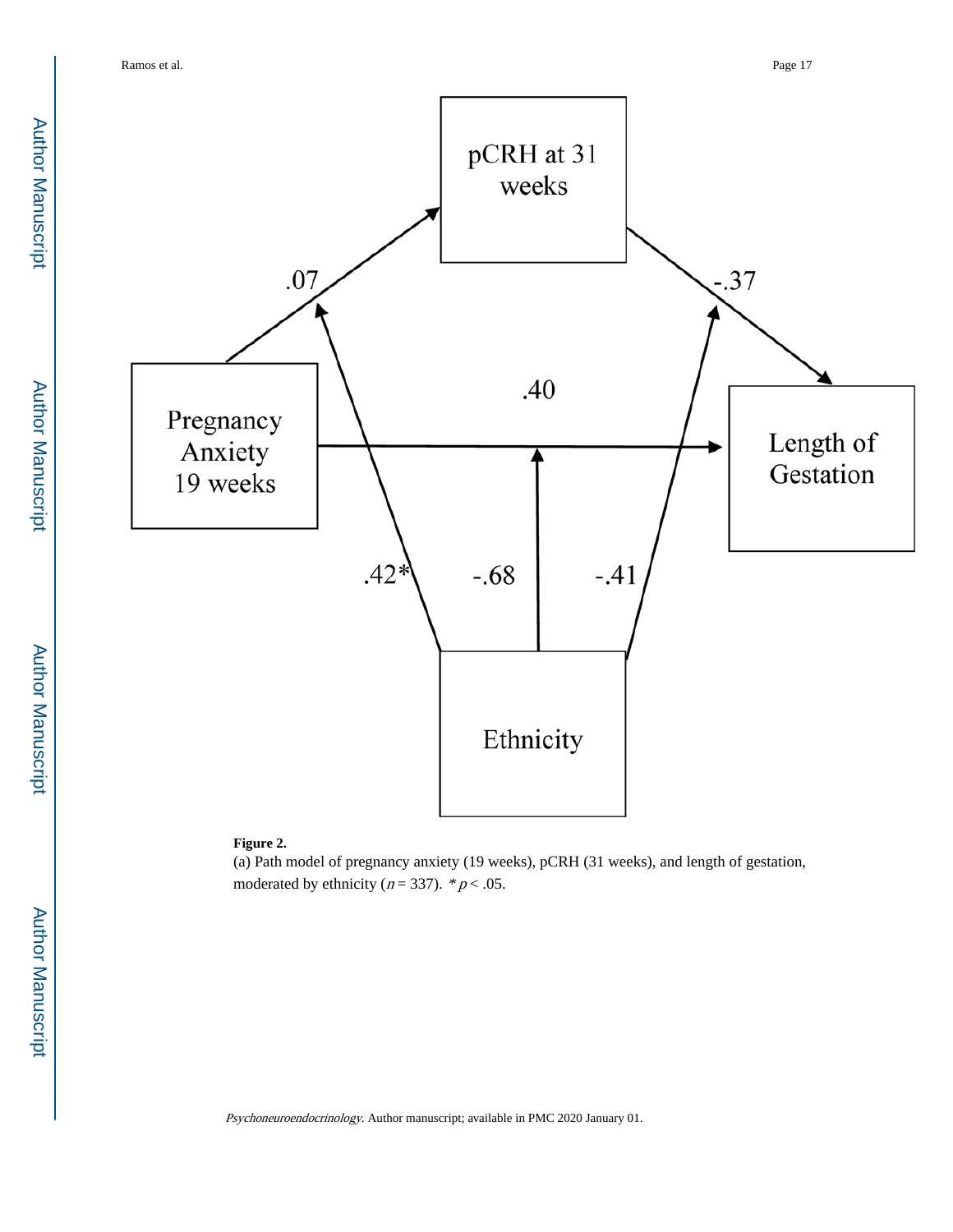#### **Table 1**

Descriptive Statistics for key variables in the full sample and by ethnicity.

|                                 |                  | <b>Full Sample</b> |       |                  | Latina         |       |                  | <b>Non-LatinaWhite</b> |       |              |                  |
|---------------------------------|------------------|--------------------|-------|------------------|----------------|-------|------------------|------------------------|-------|--------------|------------------|
|                                 |                  | $(N = 337)$        |       |                  | $(N = 107)$    |       |                  | $(N = 230)$            |       |              |                  |
| Variable                        | $\boldsymbol{n}$ | $\overline{M}$     | SD    | $\boldsymbol{n}$ | $\overline{M}$ | SD    | $\boldsymbol{n}$ | $\boldsymbol{M}$       | SD    | $For \chi^2$ | $\boldsymbol{p}$ |
| Age at Study Entry              | 333              | 30.01              | 5.44  | 105              | 27.80          | 5.68  | 228              | 31.03                  | 5.01  | 25.22        | < 0.001          |
| Adjusted Income                 | 332              | 25.80              | 16.75 | 105              | 14.69          | 12.26 | 227              | 30.97                  | 16.05 | 104.08       | < 0.001          |
| <b>Medical Risk</b>             | 329              | 2.45               | 1.63  | 103              | 2.65           | 1.79  | 226              | 2.36                   | 1.54  | 1.97         | .081             |
| Parity (% multiparous)          | 337              | 57%                |       | 107              | 39%            |       | 230              | 65%                    |       | 19.04        | < 0.001          |
| Education                       | 337              |                    |       | 107              |                |       | 230              |                        |       | 67.65        | < 0.001          |
| High School or less             |                  | 16%                |       |                  | 32%            |       |                  | 9%                     |       |              |                  |
| Some college                    |                  | 37%                |       |                  | 53%            |       |                  | 30%                    |       |              |                  |
| Bachelor's degree               |                  | 27%                |       |                  | 11%            |       |                  | 34%                    |       |              |                  |
| Graduate degree                 |                  | 19%                |       |                  | 4%             |       |                  | 27%                    |       |              |                  |
| Married or cohabitating (% yes) | 337              | 75%                |       | 107              | 59%            |       | 230              | 83%                    |       | 20.73        | < 0.001          |

Note. Adjusted household income was calculated as total annual household income divided by household size, in units of thousands of dollars. Estimates and results for maternal age at study entry, adjusted income, medical risk, and length of gestation are based on multiple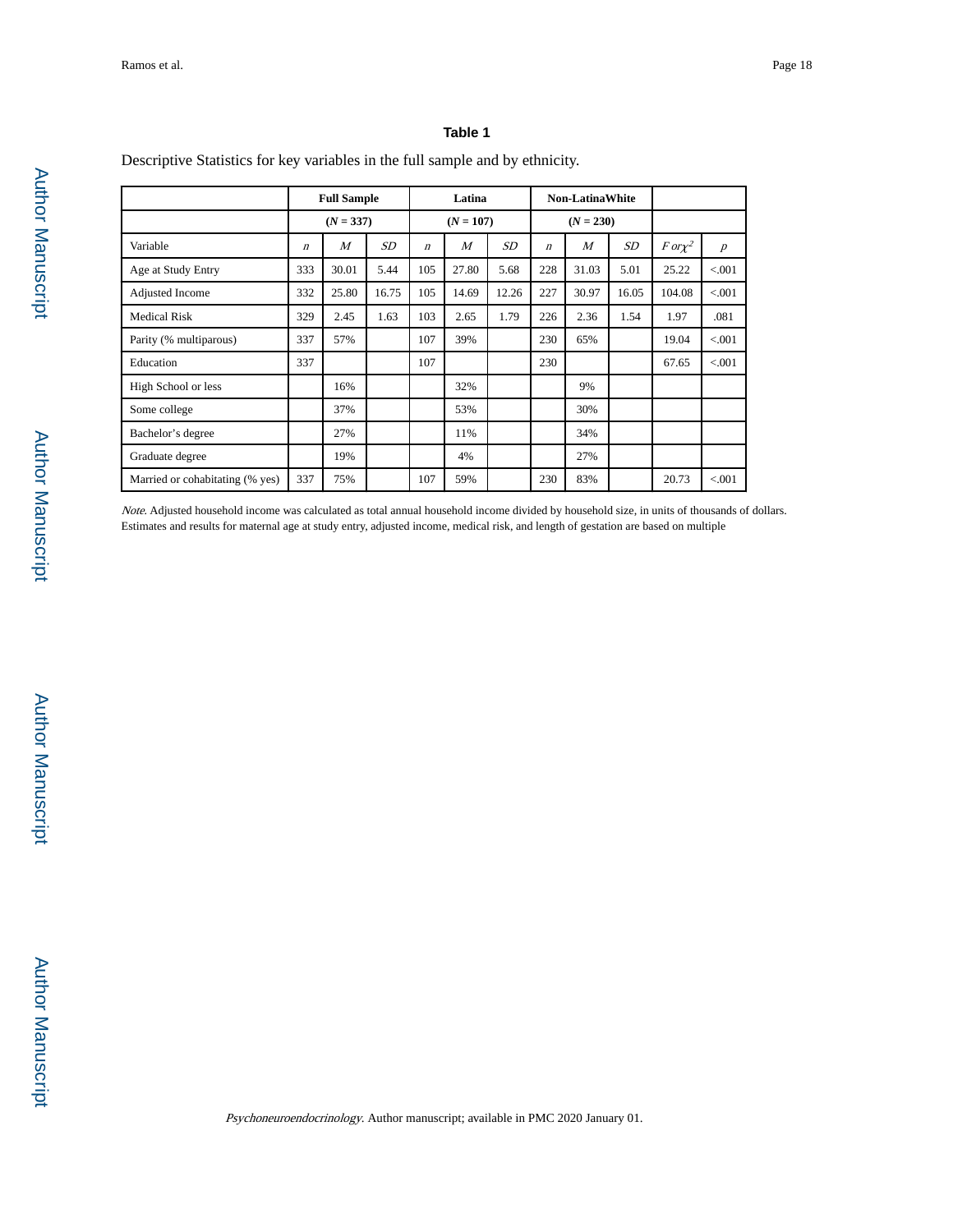#### **Table 2**

Variances, Covariances, Correlations, and Comparisons by Ethnicity of Pregnancy Anxiety, pCRH (ln), and pCRH (ln)

|                             |                  |         | <b>Pregnancy Anxiety</b> |         |         | $pCRH$ $(ln)$ |         |           | $pCRH$ $(ln)$ |                         |
|-----------------------------|------------------|---------|--------------------------|---------|---------|---------------|---------|-----------|---------------|-------------------------|
| <b>Bivariate Statistics</b> |                  | 19 wks  | 25 wks                   | 31 wks  | 19 wks  | 25 wks        | 31 wks  | 19-31 wks | 25-31 wks     | <b>Gestation Length</b> |
|                             | 19 wks           | 0.26    | .70                      | .69     | .05     | .21           | .19     | .14       | .00.          | $-.02$                  |
|                             | 25 wks           | 0.16    | 0.20                     | .76     | .03     | .10           | .08     | .06       | $-.01$        | .05                     |
| Pregnancy Anxiety           | 31 wks           | 0.16    | 0.16                     | 0.22    | .02     | .08           | .14     | .12       | .06           | $-.06$                  |
|                             | 19 wks           | 0.01    | 0.01                     | 0.00    | 0.28    | .35           | .19     | $-.48$    | $-.14$        | $-.07$                  |
| pCRH                        | 25 wks           | 0.07    | 0.03                     | 0.03    | 0.13    | 0.47          | .44     | .17       | $-.49$        | $-.07$                  |
| (ln)                        | 31 wks           | 0.07    | 0.03                     | 0.05    | 0.07    | 0.22          | 0.53    | .77       | .57           | $-.25$                  |
|                             | 19-31 wks        | 0.06    | 0.02                     | 0.04    | $-0.21$ | 0.09          | 0.46    | 0.67      | .59           | $-.18$                  |
| $pCRH$ $(ln)$               | 25-31 wks        | 0.00    | 0.00                     | 0.02    | $-0.05$ | $-0.25$       | 0.31    | 0.37      | 0.56          | $-.17$                  |
| <b>Gestation Length</b>     |                  | $-0.01$ | 0.04                     | $-0.05$ | $-0.06$ | $-0.08$       | $-0.30$ | $-0.24$   | $-0.21$       | 2.71                    |
|                             | $\boldsymbol{n}$ | 107     | 95                       | 95      | 79      | 41            | 69      | 52        | 33            | 104                     |
|                             | $\overline{M}$   | 2.05    | 1.89                     | 1.88    | 2.87    | 3.71          | 5.28    | 2.41      | 1.57          | 38.92                   |
|                             | Min              | 1.00    | 1.00                     | 1.10    | 2.03    | 2.36          | 3.67    | 0.82      | $-0.39$       | 32.71                   |
| Latina                      | Max              | 3.60    | 3.10                     | 3.30    | 4.65    | 5.44          | 7.90    | 4.72      | 3.05          | 42.29                   |
|                             | $\boldsymbol{n}$ | 227     | 203                      | 204     | 175     | 82            | 128     | 92        | 68            | 217                     |
|                             | $\boldsymbol{M}$ | 1.83    | 1.73                     | 1.71    | 2.87    | 3.73          | 5.22    | 2.35      | 1.49          | 39.32                   |
|                             | Min              | 1.00    | 1.00                     | 1.00    | 1.63    | 2.44          | 3.65    | 0.32      | $-0.18$       | 31.86                   |
| Non-Latina White            | Max              | 3.60    | 3.30                     | 3.40    | 4.64    | 5.04          | 6.64    | 4.57      | 3.82          | 42.14                   |
|                             | $\cal F$         | 14.47   | 9.43                     | 10.60   | 0.78    | 0.60          | 0.33    | 0.06      | 0.06          | 1.33                    |
|                             | $\boldsymbol{p}$ | .000    | .002                     | .001    | .377    | .439          | .567    | .811      | .802          | .250                    |
|                             | $\overline{d}$   | .66     | .61                      | .62     | $-.20$  | $-.16$        | $-.11$  | .04       | .04           | $-.15$                  |

Note. Numbers on the diagonal are variances, those below the diagonal are covariances, and those above the diagonal (italicized) are correlations. Statistical tests of group differences account for maternal age at study entry, parity, medical risk, adjusted income, education, and gestational age(s) at each time point for each dependent variable. Descriptive statistics were not adjusted for covariates. pCRH data were log transformed. Number of non-missing observations (n), minimum (Min) and maximum (Max) are based on the raw data, all other statistics are based on multiple imputation. Effect sizes were estimated using the pooled standard deviation.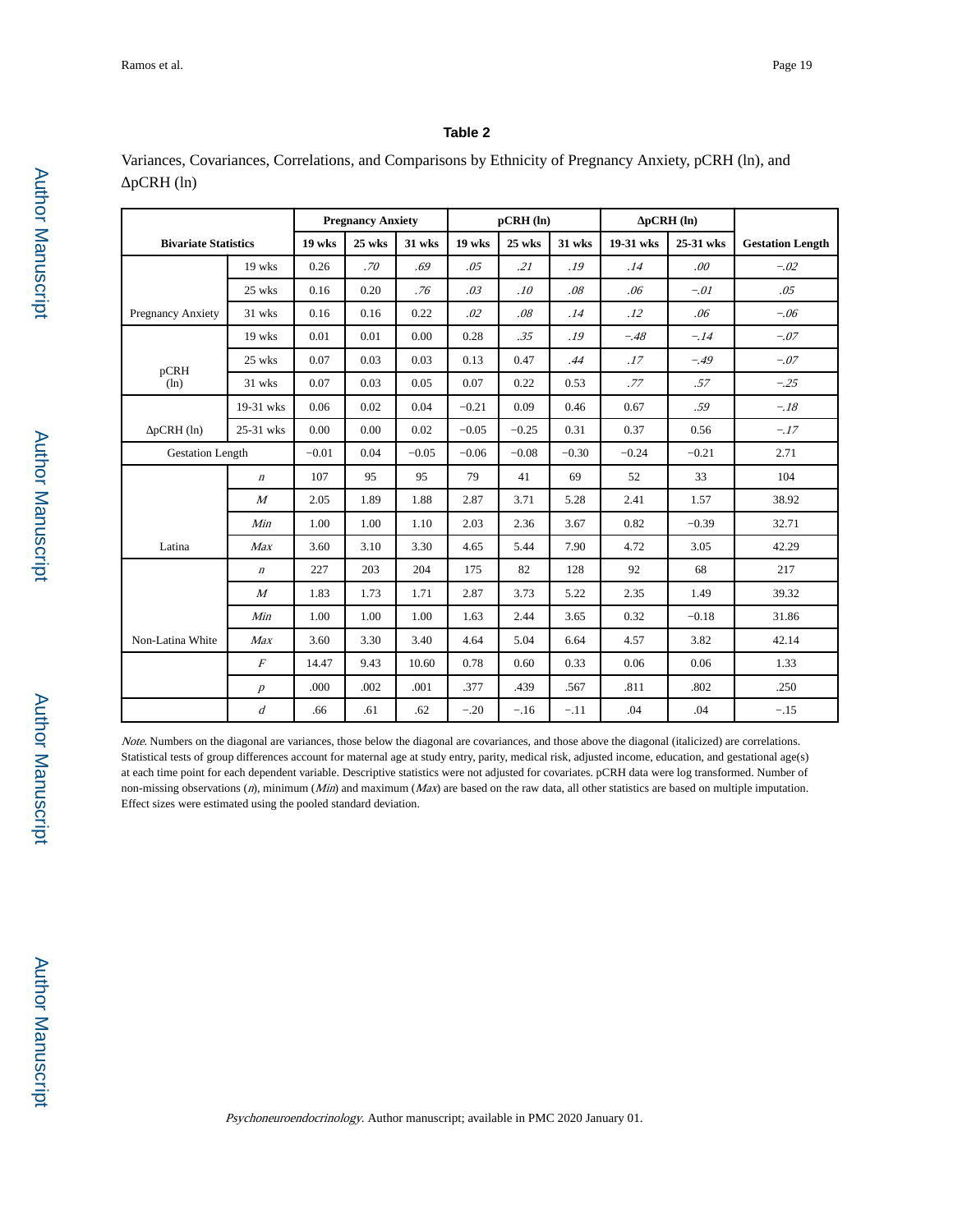| ო  |  |
|----|--|
| ω  |  |
| ۰. |  |
| S  |  |
|    |  |

| ׇ֚֓֡<br>l                                                                                 |  |
|-------------------------------------------------------------------------------------------|--|
| l                                                                                         |  |
|                                                                                           |  |
|                                                                                           |  |
| l                                                                                         |  |
| I                                                                                         |  |
|                                                                                           |  |
| š<br>ł                                                                                    |  |
| l<br>ì<br>Ì<br>۱<br>֧֧֧֧֧֧֧ׅ֧֧֧֚֚֚֚֚֚֚֚֚֚֚֚֚֚֚֚֚֚֚֚֚֚֚֚֚֚֚֚֚֚֚֝֝֓֝֓֝֓֝֓֝֬֜֓֝֬֝֬<br>ļ<br>l |  |

|                                                                                                                                                                                                 |         | Interaction    |      |                     |      |         | <b>Full Sample</b> |       |         |          |                | Latina |      |        |      |      | Non-Latina White |      |               |
|-------------------------------------------------------------------------------------------------------------------------------------------------------------------------------------------------|---------|----------------|------|---------------------|------|---------|--------------------|-------|---------|----------|----------------|--------|------|--------|------|------|------------------|------|---------------|
|                                                                                                                                                                                                 | ٥       | SE             | Ŀ,   | p                   | ٥    | SE      | Ц.                 | ₽     | ద్      | ٥        | SE <sub></sub> | Ц.     | ₽    | മ്     | ٥    | SE   | LL.              | p    | ക്            |
| T1 Pregn ancy Anxiety                                                                                                                                                                           | $-0.99$ | 0.35           | 5.OI | .005                |      |         |                    |       |         | $-0.64$  | 0.27           | 5.75   | 017  | $-371$ | 0.35 | 0.23 | 2.28             | .132 | $\frac{1}{2}$ |
| T2 Pregn ancy Anxiety                                                                                                                                                                           | $-0.80$ | 0.42           | 3.75 | .054                | 0.03 | 0.21    | 0.02               | .883  | 014     |          |                |        |      |        |      |      |                  |      |               |
| T3 Pregn ancy Anxiety                                                                                                                                                                           | $-1.14$ | $\frac{39}{2}$ | 8.35 | $\ddot{\mathbf{e}}$ |      |         |                    |       |         | $-0.93$  | 0.30           | 9.62   | .002 | $-492$ | 0.20 | 0.25 | 0.64             | .425 | .086          |
| T1 pCRH (ln)                                                                                                                                                                                    | $-0.13$ | 0.42           | 0.10 | .754                |      | $-0.11$ | 0.20               | 0.30  | 586     | $-.057$  |                |        |      |        |      |      |                  |      |               |
| T2 pCRH (ln)                                                                                                                                                                                    | $-0.10$ | 0.40           | 0.06 | .812                |      | $-0.14$ | 0.20               | 0.52  | .474    | $-0.096$ |                |        |      |        |      |      |                  |      |               |
| T3 pCRH (ln)                                                                                                                                                                                    | $-0.51$ | 0.28           | 3.23 | .074                |      | $-0.58$ | 0.16               | 12.54 | $000$ . | $-420$   |                |        |      |        |      |      |                  |      |               |
| TIT3 pC RH (ln)                                                                                                                                                                                 | $-0.36$ | 0.27           | 1.84 | .176                |      | $-0.39$ | 0.15               | 6.37  | .013    | $-318$   |                |        |      |        |      |      |                  |      |               |
| T2T3 pC RH (ln)                                                                                                                                                                                 | $-0.53$ | 0.35           | 2.31 | .130                |      | $-0.37$ | 0.19               | 3.89  | 050     | $-275$   |                |        |      |        |      |      |                  |      |               |
| Note By = partially standardized regression coefficient standardized using the predictor only. All analyses account for maternal age at study entry marity medical risk adjusted income, educal |         |                |      |                     |      |         |                    |       |         |          |                |        |      |        |      |      |                  |      |               |

Note. B<sub>X</sub> = partially standardized regression coefficient, standardized using the predictor only. All analyses account for maternal age at study entry, parity, medical risk, adjusted income, education, and tion, and gestational age(s) at each time point for the independent variable. pCRH data were log transformed. gestational age(s) at each time point for the independent variable. pCRH data were log transformed. ì i, a á 5  $M = \frac{1}{2}$